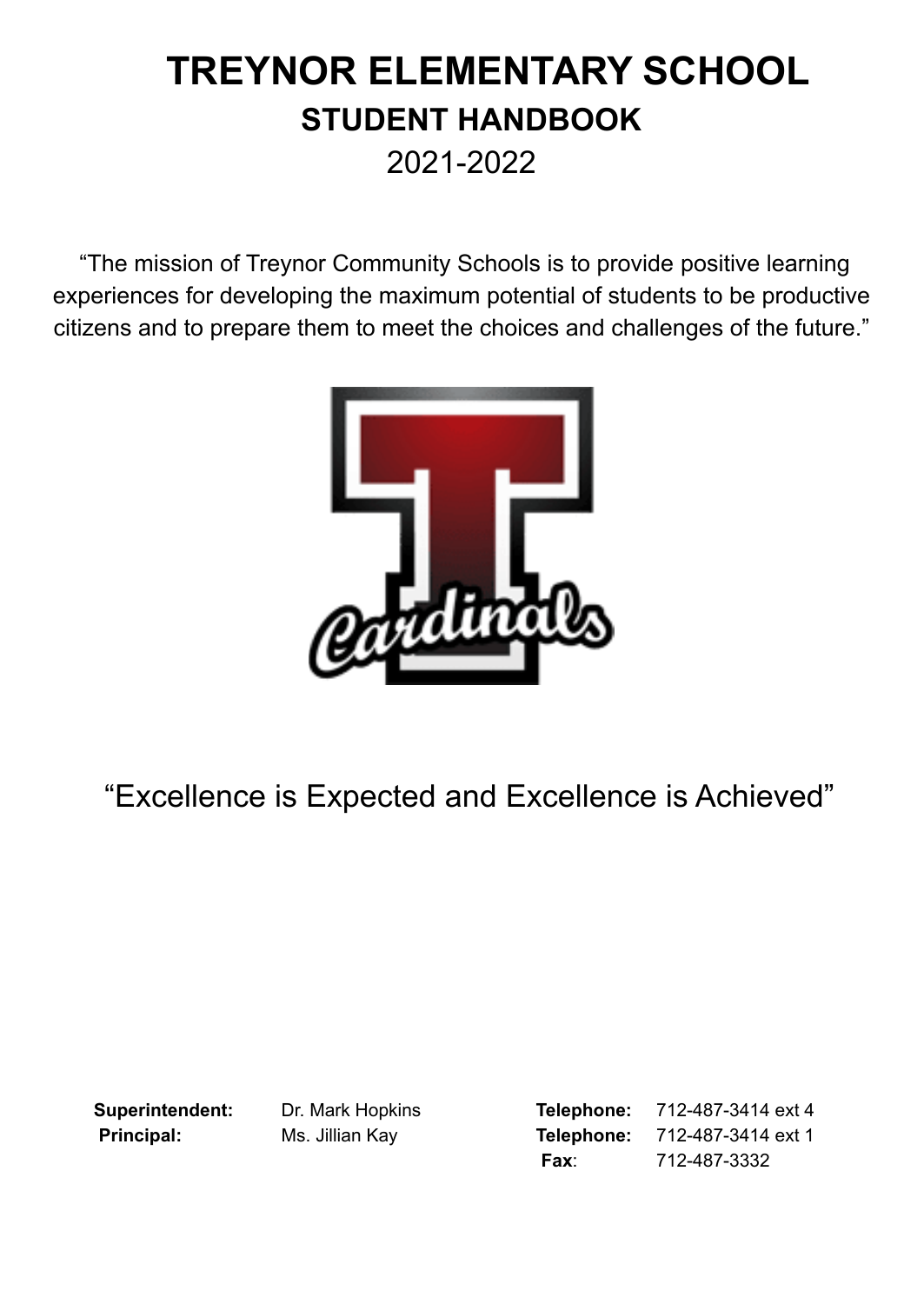# Elementary Staff and Faculty

**Elementary Principal** Jill Kay

**Kindergarten Teachers** Shana Elwood Missy Magill Reesa Waymaster

**First Grade Teachers** Taryn Maguire Lea Crouse JoEllen Travis

**Second Grade Teachers** Shelly Larsen Staci Robinson Shantelle Vohs

**Third Grade Teachers** Angela Drake Emily Kudron

**Fourth Grade Teachers** Charity Pearce Jennifer Wetzel Heather Kellar

**Fifth Grade Teachers** Kendall King Erin Mrsny Alexandra Petry Andrea Saar

**Administrative Assistant** Dana [Boswell](mailto:dboswell@treynorcardinals.org)

**Guidance Counselor** Carrie Currin

**Nurse** Marcia Lippert

**Special Education Teachers** Jaime Konz Kendra Martin

**Title One Reading** Kristin Mundorf

**Art Teacher** Katie Weis

**Library/Media Specialist** Jennifer Nelson

**Physical Education Teacher** Katie Campbell

**Gifted and Talented Teacher** Randi Endriss

**Vocal Music Teacher** Michael Stinman

**Instructional Coach** Heidi Finnegan

**Custodians** Kedryn Graham Terry Weis

**Student Associates** Jill Brown Christina Caruso Kelcie Chlupacek Alissa Dermody-Houdek Jill Orr Julia Schoening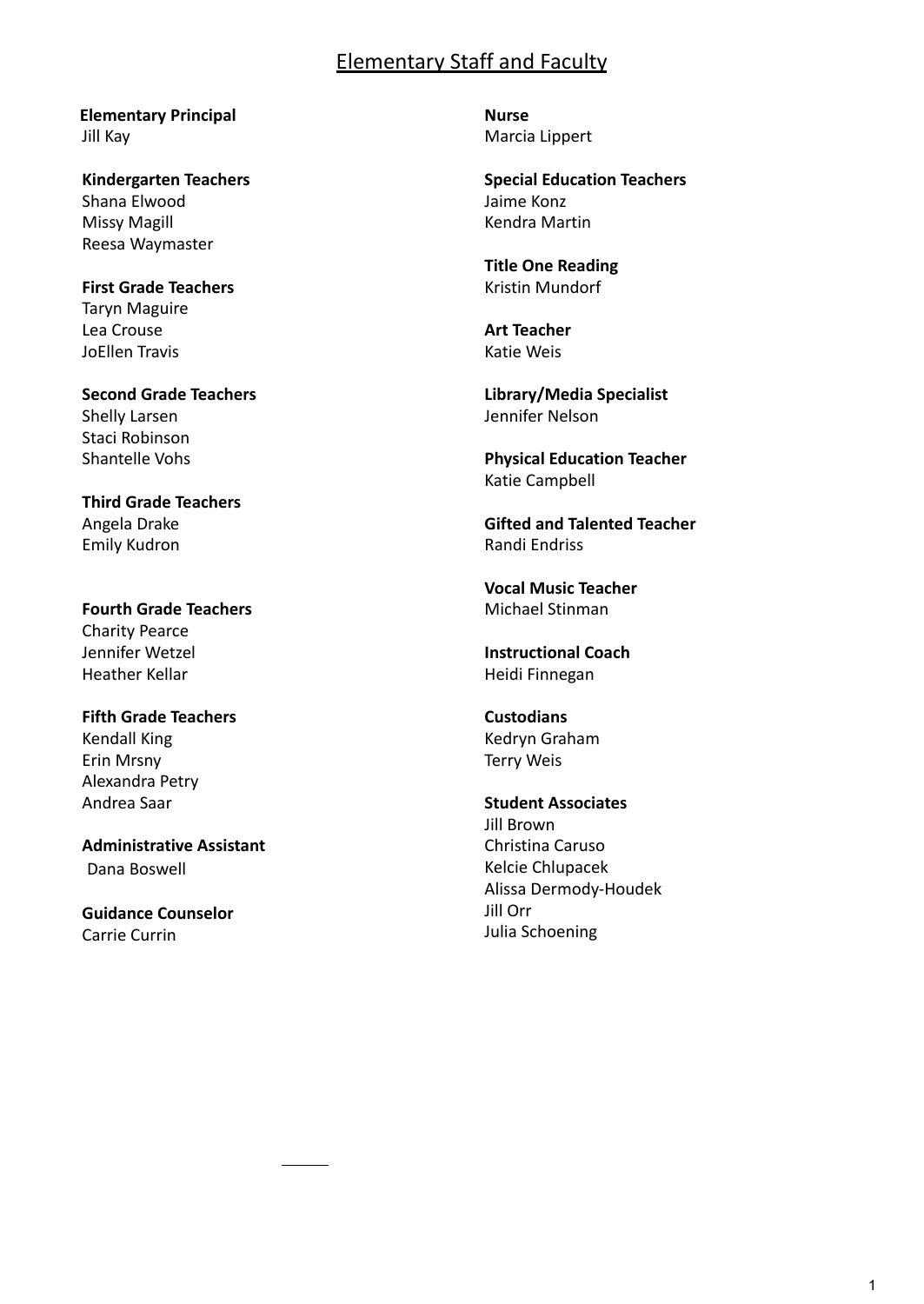# **Section 1: MISSION, SAFETY, AND GUIDANCE**

## MISSION STATEMENT

Provide positive learning experiences for developing the maximum potential of students to be productive citizens and to prepare them to meet the choices and challenges of the future.

## INTRODUCTION

This handbook is an extension of board policy and is a reflection of the goals and objectives of the board. The board, administration and employees expect students to conduct themselves in a manner fitting to their age level and maturity and with respect and consideration for the rights of others. Students are expected to treat teachers, other employees, students, visitors and guests with respect and courtesy. Students may not use abusive language, profanity or obscene gestures or language. Students must also refrain from public displays of affection.

This handbook and school district policies, rules and regulations are in effect while students are on school grounds, school district property or on property within the jurisdiction of the school district; while on school-owned and/or school-operated buses or vehicles or chartered buses; while attending or engaged in school activities; and while away from school grounds if the misconduct directly affects the good order, efficient management and welfare of the school district or involves students or staff. School district policies, rules and regulations are in effect 12 months a year. A violation of a school district policy, rule or regulation may result in disciplinary action and may affect a student's eligibility to participate in extra-curricular activities whether the violation occurred while school was in session or while school was not in session.

Students are expected to comply with and abide by the school district's policies, rules and regulations. Students who fail to abide by the school district's policies, rules and regulations may be disciplined for conduct which disrupts or interferes with the education program; conduct which disrupts the orderly and efficient operation of the school district or school activity; conduct which disrupts the rights of other students to obtain their education or to participate in school activities; or conduct which interrupts the maintenance of a disciplined atmosphere. Disciplinary measures include, but are not limited to, removal from the classroom, detention, suspension, probation and expulsion. Discipline can also include prohibition from participating in extracurricular activities, including athletics. The discipline imposed is based upon the facts and circumstances surrounding the incident and the student's record.

The administration will be responsible for interpreting the rules contained in the handbook. Should a situation or circumstance arise that is not specifically covered in this handbook, the administration will make a decision based upon all applicable school district policies, and state and state and federal statutes and regulations.

Therefore, the school reserves and retains the right to modify, eliminate or establish school district policies, rules and regulations as circumstances warrant, including those contained in the handbook.

## EQUAL EDUCATIONAL OPPORTUNITY

It is the policy of the Treynor Community School District not to discriminate on the basis of race, color, national origin, sex, disability, religion, creed, age (for employment), marital status (for programs), sexual orientation, gender identity and socioeconomic status (for programs) in its educational programs and its employment practices. There is a grievance procedure for processing complaints of discrimination. If you have questions or a grievance related to this policy please contact:

*Jill Kay, Elementary Principal #2 Elementary Drive, 712-487-3414 [jkay@treynorcardinals.org](mailto:jkay@treynorcardinals.org)*

The board requires all persons, agencies, vendors, contractors and other persons and organizations doing business with or performing services for the school district to subscribe to all applicable federal and state laws, executive orders, rules and regulations pertaining to contract compliance and equal opportunity.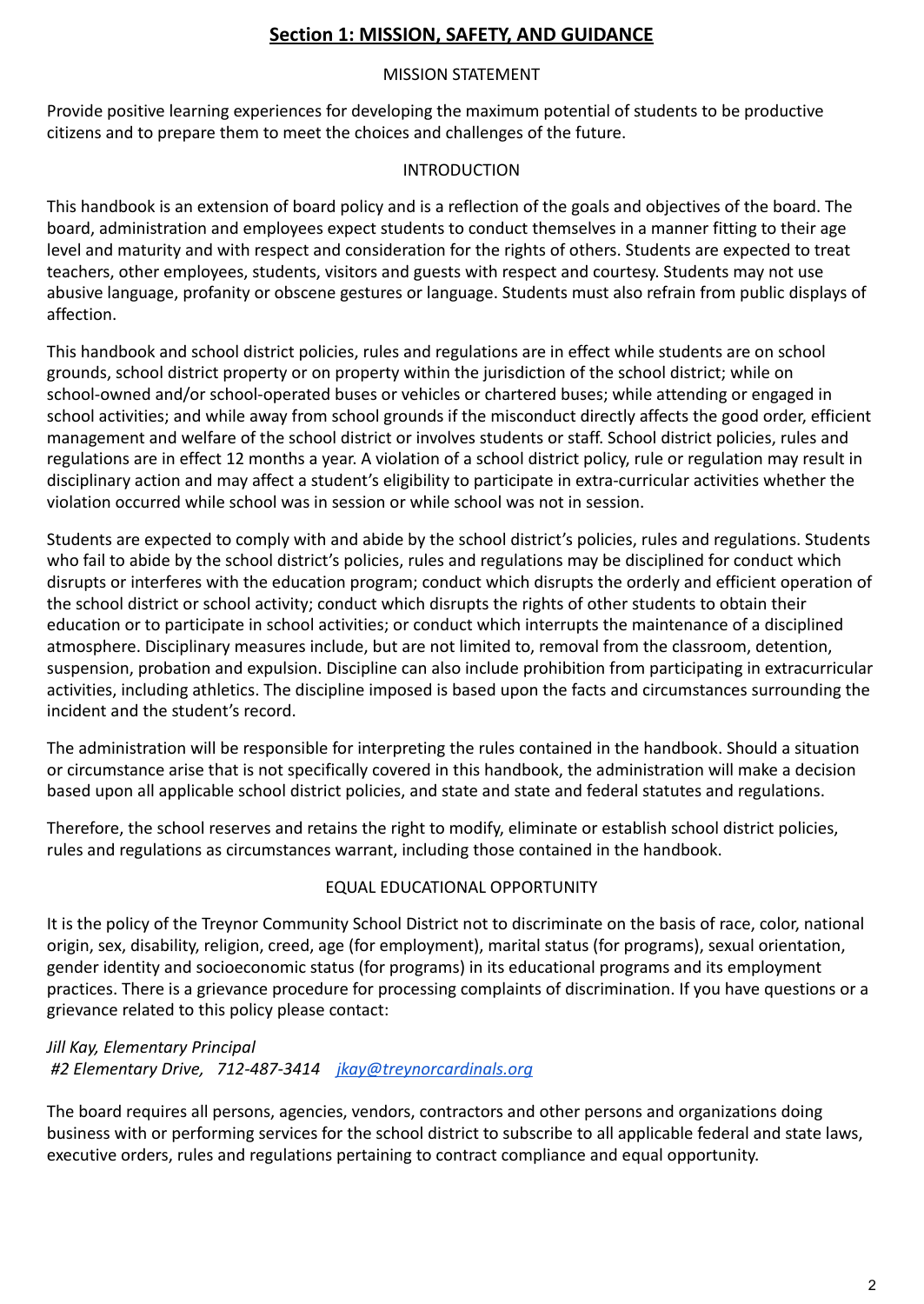#### MULTICULTURAL NON-SEXIST CURRICULUM

The Treynor Community School District will do everything in its power to promote and integrate a curriculum that will foster respect and appreciation for the cultural and diversity found in our country and an awareness of the rights, duties, and responsibilities of each individual as a member of a multicultural, non-sexist society. Complaints may be directed to the Equity Coordinator Jill Kay.

#### JURISDICTIONAL STATEMENT

This handbook is an extension of board policy for the Treynor Community School District and is a reflection of the goals and objectives of the board. The board, administration, and employees expect students to conduct themselves in a manner fitting to their age level and maturity and with respect and consideration for the rights of others. Students are expected to treat teachers, other employees, students, visitors and guests with respect and courtesy. Students may not use abusive language, profanity, or obscene gestures or language. Public displays of affection, including hugging and kissing, is not to take place in school, school vehicles or at school-sponsored activities.

The school district policies, rules and regulations listed in this handbook are in effect while students are on school grounds, school district property or on property within the jurisdiction of the school district; while on school-owned and/or school-operated buses or vehicles or chartered buses; while attending or engaged in school activities; and while away from school grounds if the misconduct directly affects the good order, efficient management and welfare of the school district or involves students or staff. School district policies, rules and regulations are in effect 12 months a year. Visitors to the school district are to follow the rules of the district as well. A violation of school district policies, rules and regulations may result in disciplinary action and may affect a student's eligibility to participate in extracurricular activities, whether the violation occurred while school was in session or while school was not in session.

Students are expected to comply with and abide by the school district's policies, rules, regulations and student handbook. Students who fail to abide by the school district's policies, rules, regulations and student handbook may be disciplined for conduct which disrupts or interferes with the education program; conduct which disrupts the rights of other students to obtain their education or to participate in school activities; or conduct which interrupts the maintenance of a disciplined atmosphere. Disciplinary measures may include, but are not limited to, removal from the classroom, detention, suspension, probation and expulsion. Discipline can also include prohibiting a student from participating in extracurricular activities, including athletics and fine arts events. Discipline imposed will be based upon the facts and circumstances surrounding the incident and a student's record.

The Treynor School District reserves the right to modify, eliminate or establish district policies, rules, regulations and student handbook provisions as circumstances warrant, including those contained in this handbook. Students are expected to know the contents of this handbook and comply with them. Students or parents with questions or concerns may contact the principal's office for information about the current enforcement of the policies, rules and regulations of the school district.

#### DEFINITIONS

In this handbook, the word "parent" also means "legal guardian" unless otherwise stated. An administrator's title, such as superintendent or principal, also means that individual's designee unless otherwise stated. The term "school grounds" includes the school district facilities, school district property, property within the jurisdiction of the school district or school district premises, school-owned or school operated buses or vehicles and chartered buses. The term "school facilities" includes school district buildings, vehicles and grounds. The term "school activities" means all school activities in which students are involved whether they are school-sponsored or school-approved, whether they are an event or an activity, or whether they are held on or off school grounds.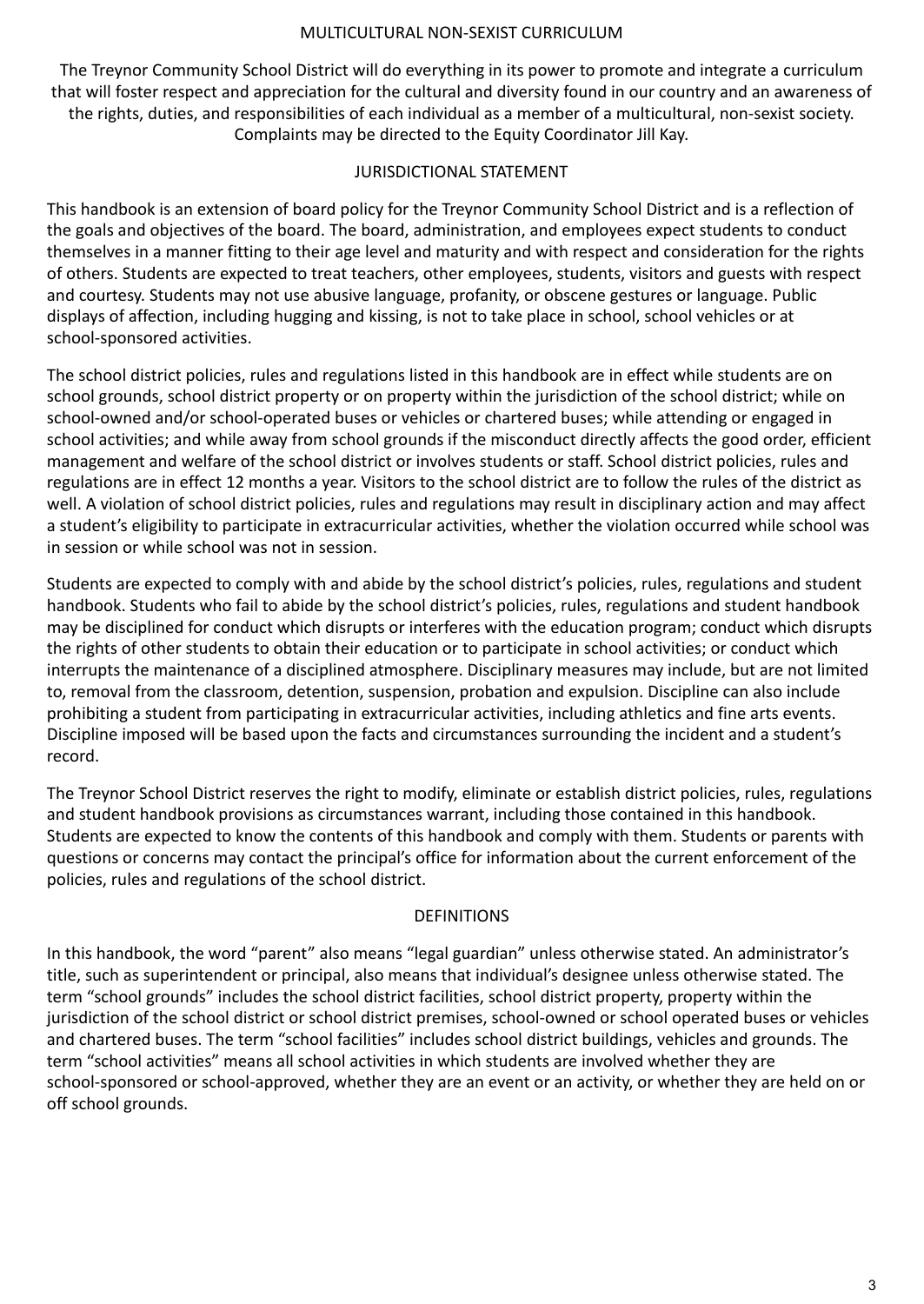## ANNUAL/CONTINUOUS NOTICE OF NONDISCRIMINATION

It is the policy of the Treynor Community School District to not discriminate in its education programs or educational activities on the basis of sex, race, color, national origin, age, sexual orientation, gender identity, socioeconomic status, marital status, disability, religion, and creed. Students are educated in programs that foster knowledge of, and respect and appreciation for, the historical and contemporary contributions of diverse cultural groups, as well as men and women, to society.

Students who feel they have been discriminated against are encouraged to report it to the school district Affirmative Action Coordinator. The principal is the Affirmative Action Coordinator and can be reached at (712) 487-3181. Inquiries may also be directed in writing to the U.S. Department of Education, Office for Civil Rights, 8930 Ward Parkway, Suite 2037, Kansas City, Mo 64114. (816) 268-0550, or the Iowa Department of Education, Grimes State Office Building, Des Moines, IA 50319-0146, (515) 281-5294.

## GENERAL COMPLAINTS BY CITIZENS

The district recognizes that concerns regarding the operation of the school district will arise and believes that constructive criticism can assist in improving the quality of the education program and in meeting individual student needs more effectively. The district also places trust in its employees and desires to support their actions in a manner which frees them from unnecessary or unwarranted criticism and complaints.

Procedures for dealing with complaints concerning programs or practices should be governed by the following principles: where action/investigation is desired by the complainant, or where it seems appropriate, the matter should be handled as near the source as possible; complaints should both be investigated and, if possible, resolved expeditiously; complaints should be dealt with courteously and in a constructive manner; individuals directly affected by the complaint should have an opportunity to respond.

Parents, guardians, and community members who have concerns about school districts or their governing boards should reference the Iowa Department of Education website for information on how to properly seek resolution regarding their concerns. The following link is where the pertinent information can be found[:](https://educateiowa.gov/pk-12/parent-guardian-and-community-concerns) <https://educateiowa.gov/pk-12/parent-guardian-and-community-concerns>.

# GRIEVANCE PROCEDURE

Students, parents of students, employees, and applicants for employment in the school district will have the right to file a formal complaint alleging discrimination under federal or state regulations requiring non-discrimination in programs and employment.

# Level One – Building Principal

Employees with a complaint of discrimination based upon their gender, race, national origin, religion, age, sexual orientation, gender identity or disability are encouraged to first discuss it with their immediate supervisor, with the objective of resolving the matter informally. An applicant for employment with a complaint of discrimination based upon their gender, race, national origin, religion, age, sexual orientation, gender identity or disability are encouraged to first discuss it with the personnel contact person. This paragraph is for employees and "marital status" isn't a protected class for employees.

A student, or a parent of a student, with a complaint of discrimination based upon their gender, race, national origin, religion, marital status, sexual orientation, gender identity or disability are encouraged to discuss it with the instructor, counselor, supervisor, building administrator, program administrator or personnel contact person directly involved.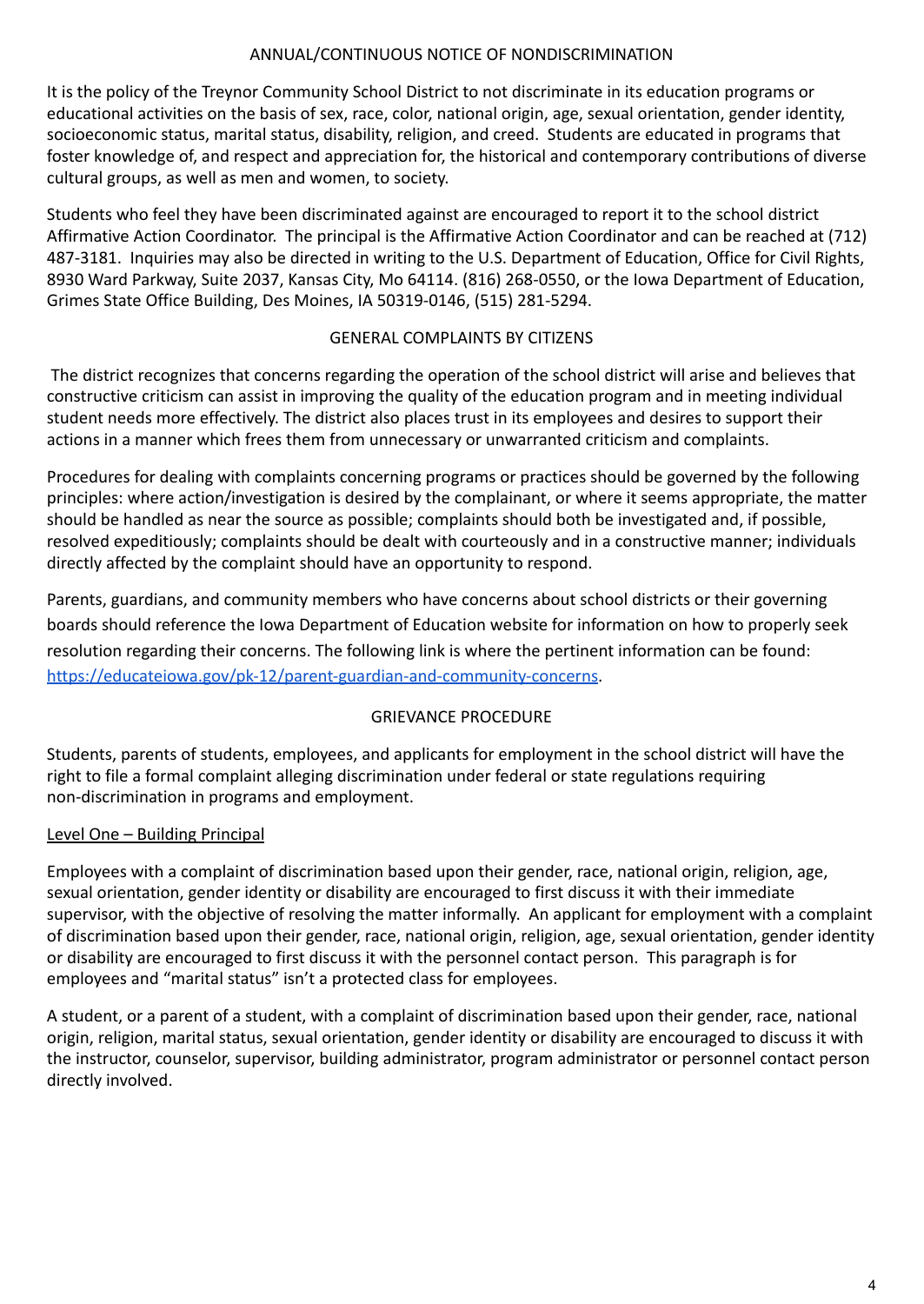## Level Two - Compliance Officer

If the grievance is not resolved at Level One and the grievant wishes to pursue the grievance, the grievant may formalize it by filing a complaint in writing on a Grievance Filing Form, which may be obtained from the

Compliance Officer. The complaint will state the nature of the grievance and the remedy requested. The filing of the formal, written complaint at Level Two must be within 15 working days from the date of the event giving rise to the grievance, or from the date the grievant could reasonably become aware of such occurrence. The grievant may request that a meeting concerning the complaint be held with the Compliance Officer. A minor student may be accompanied at that meeting by a parent or guardian. The Compliance Officer will investigate the complaint and attempt to resolve it. A written report from the Compliance Officer regarding action taken will be sent to the involved parties within a reasonable time after receipt of the complaint.

## The Compliance Officer is:

*Jacob Hedger Treynor High School 712-487-3414, Ext. 3 jhedger@treynorcardinals.org Office Hours: 8:00 – 4:00*

## Level Three - Superintendent/Administrator

If the complaint is not resolved at Level Two, the grievant may appeal it to Level Three by presenting a written appeal to the superintendent within five working days after the grievant receives the report from the Compliance Officer, the grievant may request a meeting with the Superintendent. The superintendent may request a meeting with the grievant to discuss the appeal. A decision will be rendered by the superintendent within a reasonable time after the receipt of the written appeal. If, in cases of disability grievances at the elementary and secondary level, the issue is not resolved through the grievance process, the parents have a right to an impartial hearing to resolve the issue.

This procedure in no way denies the right of the grievant to file formal complaints with the Iowa Civil Rights Commission, the U.S. Department of Education Office for Civil Rights <http://www.state.ia.us/government/crc/index.html> or Office of Special Education Programs, the Equal Employment Opportunity Commission, or the Iowa Department of Education for mediation or rectification of civil rights grievances, or to seek private counsel for complaints alleging discrimination

## Level Four - Appeal to Board

If the grievant is not satisfied with the superintendent's decision, the grievant can file an appeal with the board within five working days of the decision. It is within the discretion of the board to determine whether it will hear the appeal.

#### SEXUAL ABUSE AND HARASSMENT OF STUDENTS BY EMPLOYEES

The school district does not tolerate school staff physically or sexually abusing or harassing students. Students who are physically or sexually abused or harassed by an employee should notify their parents, teacher, or principal or another employee. The Iowa Department of Education has established a two-step procedure for investigating allegations of physical or sexual abuse of students by employees. That procedure requires the school district to designate an independent investigator to look into the allegations. The school district has designated the principal as its Level I investigator. He/she may be contacted directly at 712-487-3414.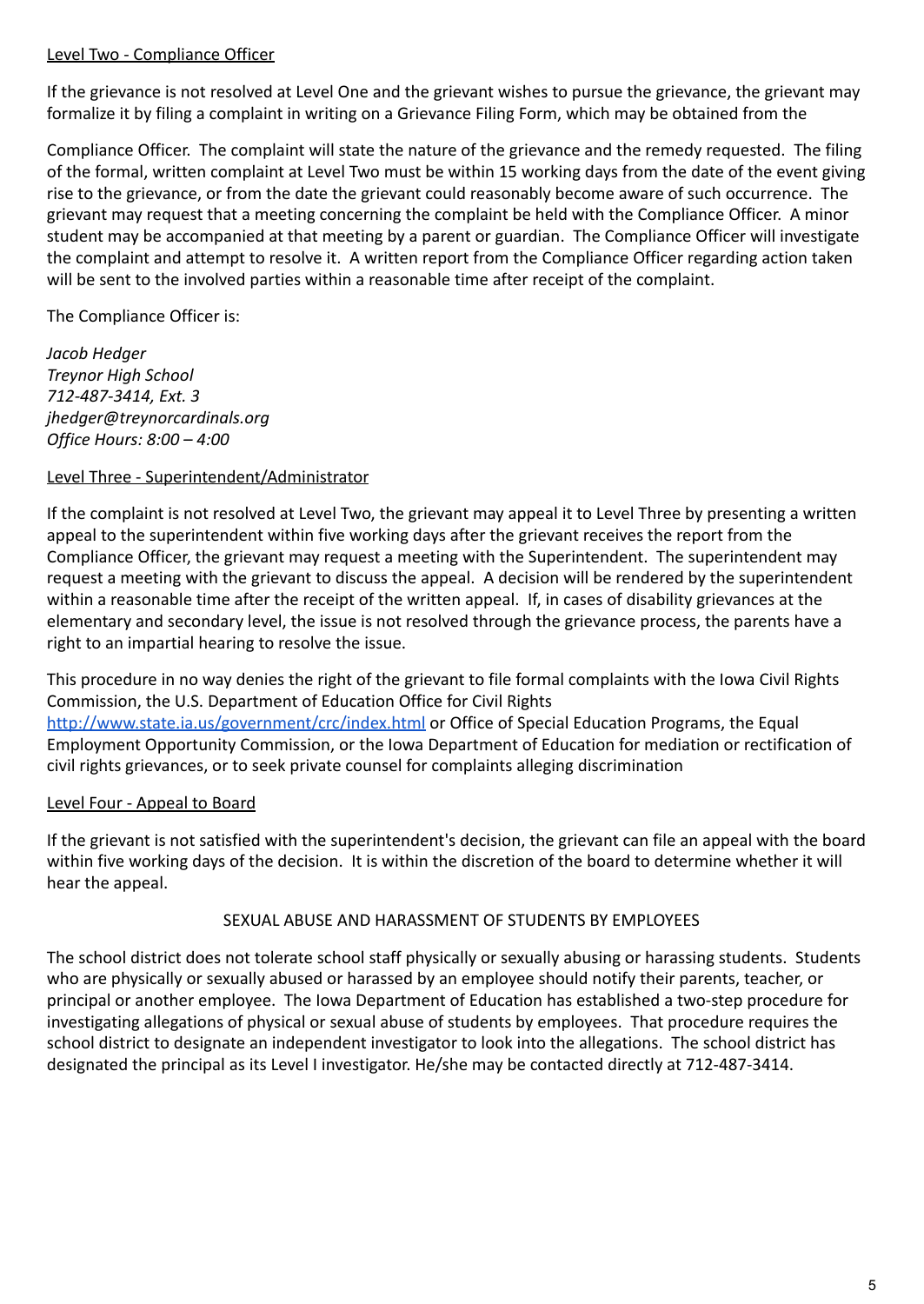Physical abuse is a non-accidental physical injury that leaves a mark at least 24 hours after the incident. While employees cannot use physical force to discipline a student, there are times when the use of physical force is appropriate. The times when physical force is appropriate include, but are not limited to, times when it is necessary to stop a disturbance, to obtain a weapon or other dangerous object, for purposes of self-defense or to protect the safety of others, to remove a disruptive student, to protect others from harm, for the protection of property or to protect a student from self-infliction of harm.

Sexual abuse includes, but is not limited to, sexual acts involving a student and intentional sexual behavior as well as sexual harassment. Sexual harassment is unwelcome sexual advances, requests for sexual favors or other verbal or physical conduct of a sexual nature when submission to such conduct is made either implicitly or explicitly a term or condition of the student's education or benefits; submission to or rejection of the conduct is used as the basis for academic decisions affecting that student; or the conduct has the purpose or effect of substantially interfering with a student's academic performance by creating an intimidating, hostile or offensive educational environment.

Allegations of abuse should be directed to the designated Campus Level 1 Investigator. The allegation of abuse should be directed to the Alternate Campus Level 1 Investigator if the alleged abuse involves the designated Campus Level 1 Investigator

Elementary: Jill Kay - Elem. Principal (487-3414, Ext. 1) Alternate: Jenny Berens - MS Principal (487-3414, Ext. 2)

## HOMELESS CHILDREN AND YOUTH

The Treynor Community School District believes all students should have access to a free, appropriate public education. The district will ensure that homeless children and youth have equal access to the same free, appropriate public education as other children and youth. The term "homeless children and youth" means individuals who lack a fixed, regular, and adequate nighttime residence. The term includes children and youth who are:

- Sharing the housing of other persons due to loss of housing, economic hardship, or a similar reason (sometimes referred to as "doubled up")
- Living in motels, hotels, trailer parks, or camping grounds due to lack of alternative adequate accommodations
- Living in emergency or transitional shelters
- Abandoned in hospitals
- Children and youth who have a primary nighttime residence that is a public or private place not designed for, or ordinarily used as, a regular sleeping accommodation for human beings
- Children and youth who are living in cars, parks, public spaces, abandoned buildings, substandard housing, bus or train stations, or similar settings
- Migratory children who qualify as homeless because they are living in circumstances described above.

To help ensure that homeless children and youth have a full opportunity to enroll, attend, and succeed at school, the board shall:

- Designate the superintendent as the local homeless children and youth liaison
- Provide training opportunities for staff so staff may help identify and meet the needs of homeless children and youth
- Remove barriers, including those associated with fees, fines, and absences, to the identification, enrollment, retention, attendance and/or success in school for homeless children and youth
- Ensure collaboration and coordination with other service providers
- Ensure transportation is provided in accordance with legal requirements
- Provide school stability in school assignment according to the child's best interests

• Ensure the privacy of student records, as provided by applicable law, including information about a homeless child or youth's living situation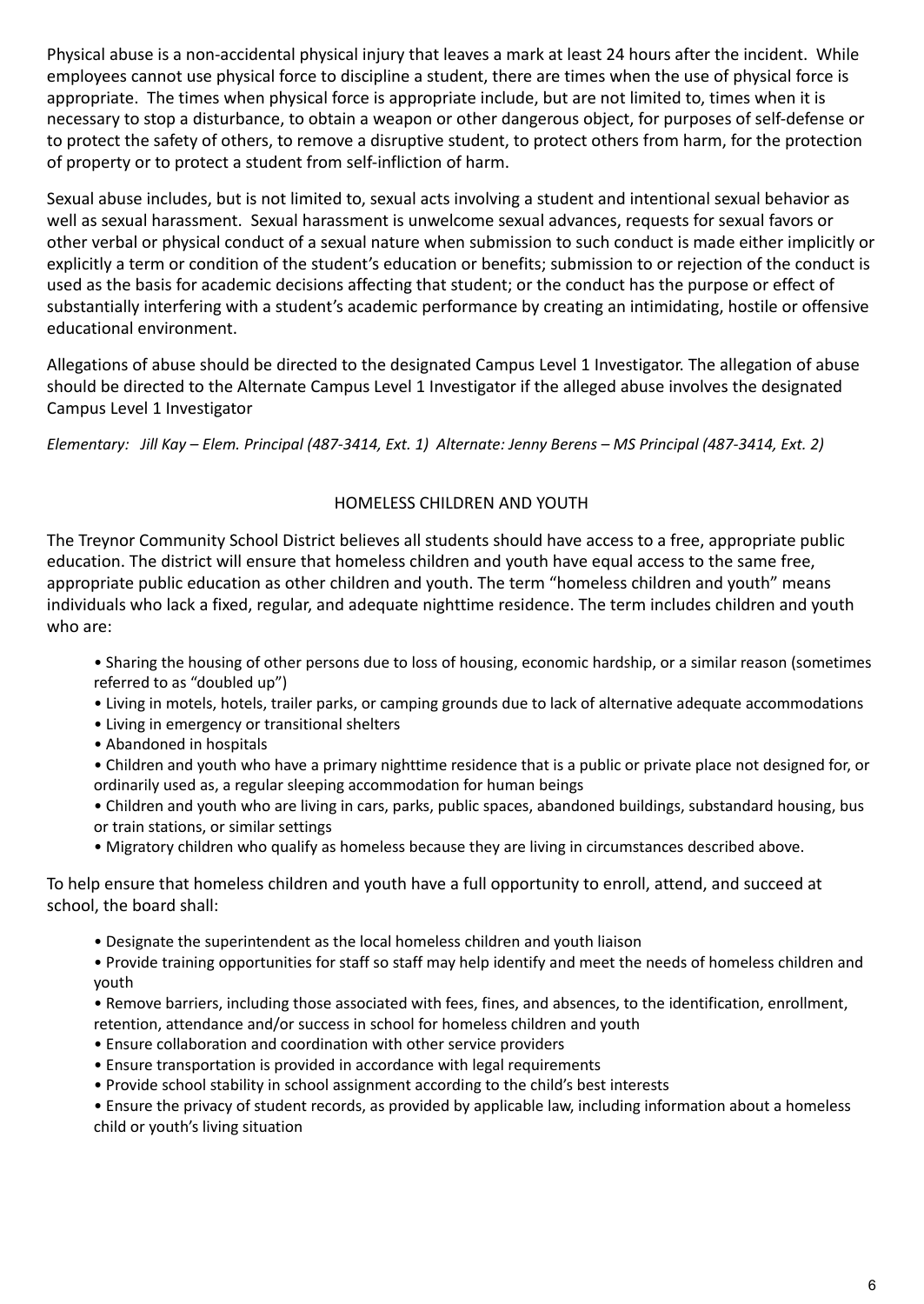• Engage in the dispute resolution process for decisions relating to the educational placement of homeless children and youth as provided by applicable law

• Prohibit the segregation of a homeless child or youth from other students enrolled in the district. The superintendent may develop an administrative process or procedures to implement this policy.

## 504 STUDENT AND PARENTAL RIGHTS

The Treynor CSD does not discriminate in its educational programs and activities on the basis of a student's disability. It has been determined that your child has a qualifying disability for which accommodations may need to be made to meet his or her individual needs as adequately as the needs of other students. As a parent, you have the right to the following:

• Participation of your child in school district programs and activities, including extracurricular programs and activities, to the maximum extent appropriate, free of discrimination based upon the student's disability and at the same level as students without disabilities.

• Receipt of free educational services to the extent they are provided to students without disabilities.

• Receipt of information about your child and your child's educational programs and activities in your native language.

• Notice of identification of your child as having a qualifying disability for which accommodations may need to be made and notice prior to evaluation and placement of your child and right to periodically request a re-evaluation of your child.

• Inspect and review your child's educational records including a right to copy those records for a reasonable fee; you also have a right to ask the school district to amend your child's educational records if you feel the information in the records is misleading or inaccurate; should the school district refuse to amend the records, you have a right to a hearing and to place an explanatory letter in your child's file explaining why you feel the records are misleading or inaccurate.

• Hearing before an impartial hearing officer if you disagree with your child's evaluation or placement; you have a right to counsel at the hearing and have the decision of the impartial hearing officer reviewed.

It is the policy of the Treynor Community School District not to discriminate on the basis of race, color, national origin, sex, disability, religion, creed, age (for employment), marital status (for programs), sexual orientation, gender identity and socioeconomic status (for programs) in its educational programs and its employment practices. There is a grievance procedure for processing complaints of discrimination. If you have questions or a grievance related to this policy please contact:

*Kara Huisman, 504 Coordinator at: 712-487-3414, Ext. 3 or by email khuisman@treynorcardinals.org*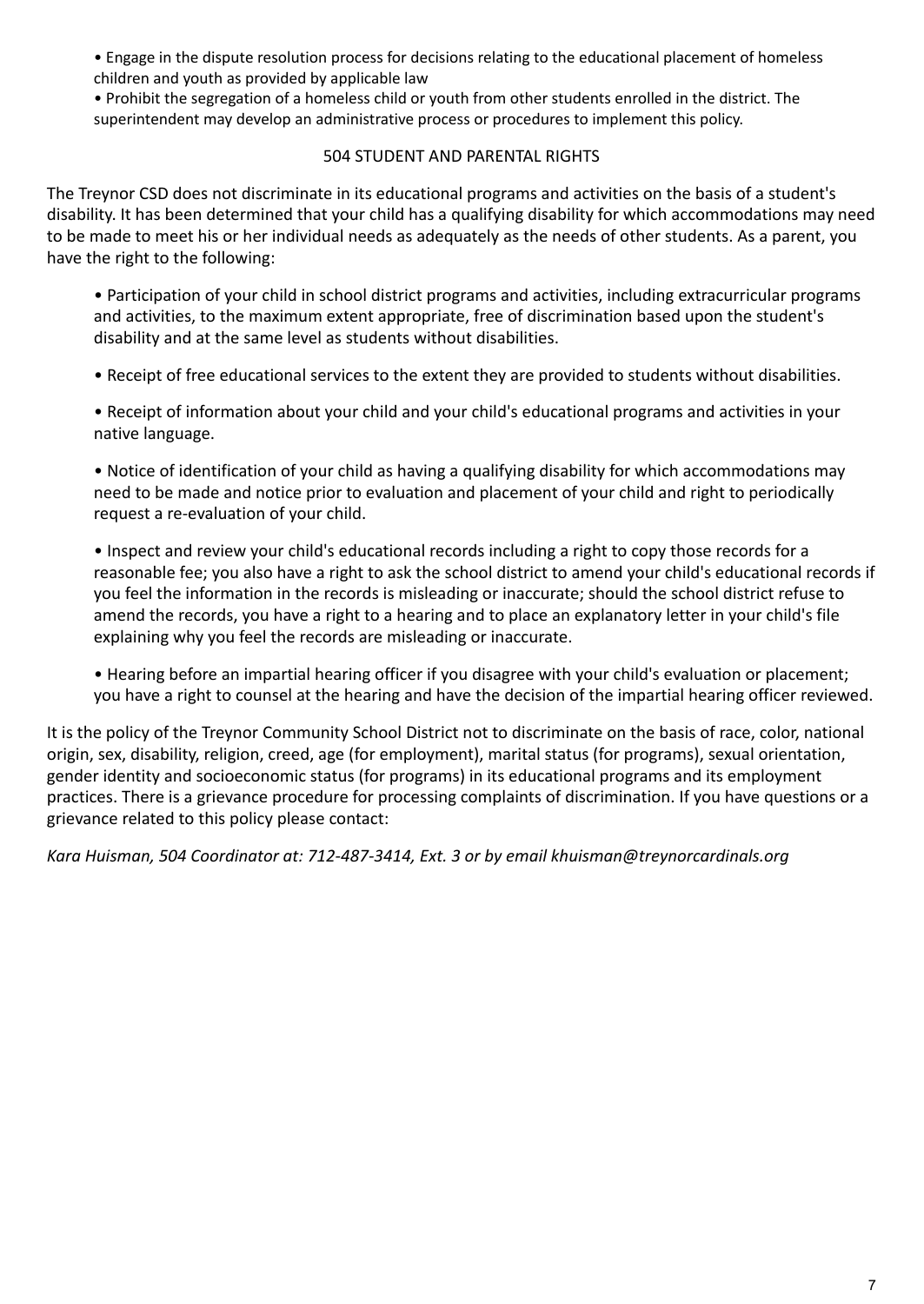# **Section 2: SCHOOL INFORMATION**

## SCHOOL HOURS

School starts at 8:20 a.m. and dismisses at 3:30 p.m. each day of the week with the exception of Wednesdays, which dismisses at 2 p.m. for teacher professional development.

#### ARRIVAL

Students may not be present on school grounds before 8:00 a.m. or after 3:40 p.m., unless they ride school transportation or are under the supervision of an employee or an extracurricular activity sponsor. If school is dismissed early, students are expected to be picked up or leave the school grounds within 10 minutes of dismissal in order for school transportation to enter the drive.

Students arriving late must sign in promptly at the office. Those leaving early must be signed out by a parent/guardian. Students will not be dismissed early without a parent physically entering the building to sign them out.

#### DISMISSAL

Treynor Elementary students are at their best when they have predictable daily schedules. It is our policy that every student will go directly home after school unless we are notified of a change IN WRITING. This provides the assurance that both the parents and the school know of a child's whereabouts. If the student does not have a note stating a change in plans, they will be sent home using their normal routine.

## VISITORS AND GUESTS

All visitors must report to the office upon entering the building. Visitors will be required to sign in so they may be given a visitor's badge to wear while on school premises. If a student wishes to bring a guest to school, the student must receive permission from the principal prior to the guest's visit. This privilege may be taken away depending on circumstances.

#### NEW STUDENTS

In order to provide the classroom teacher adequate time to prepare for a new student, starting the day of enrollment is not permissible. New students and parents will be able to register for classes and deposit money in lunch accounts, but will not be able to start school until the following day.

#### **TELEPHONE**

Please remember that the school phone is a business phone. Students are allowed to use the telephone in cases of absolute necessity after receiving permission from a school staff member. Students will not be allowed to make after school social arrangements using the school phones.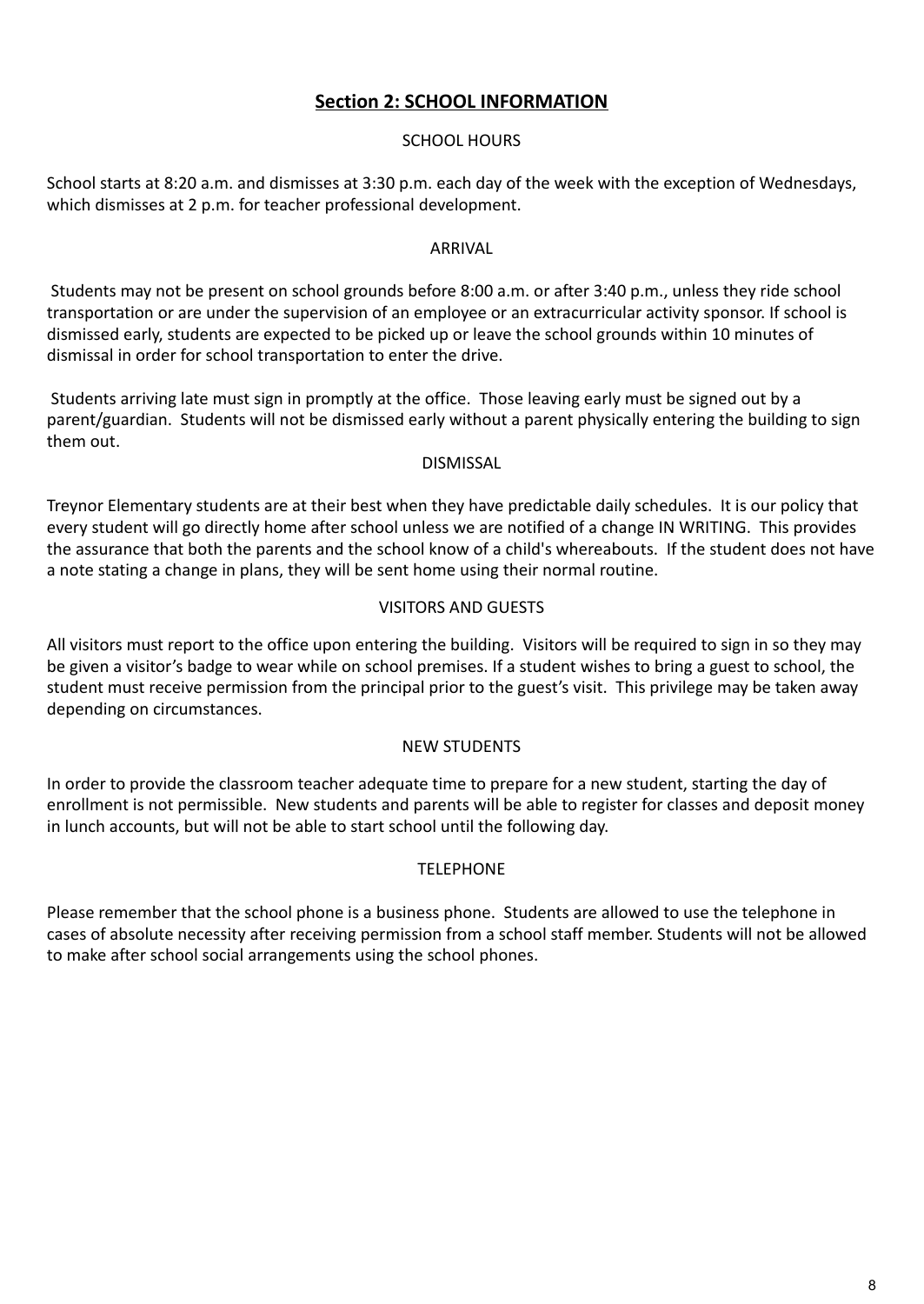## INCLEMENT WEATHER

If school is canceled due to inclement weather prior to the start of the school day, the school will notify KMA radio and the three local television stations. The missed day may have to be made up at a later date.

If school is dismissed because of inclement weather after the school day has begun, those parents who have contact notification setup in JMC will receive a call, email and/or text. To customize/update your information, visit the JMC parent portal and modify your contact settings for notifications. The superintendent determines whether buses will follow the regular routes.

Extracurricular activities or school events for the day or evening of a day when school is canceled or dismissed early are generally canceled and rescheduled. The principal may determine whether to hold extracurricular activities or events. If they are still being held, students and parents are notified.

## LUNCH PRICES

Students are encouraged to participate in the school's breakfast and hot lunch program. The price of a student breakfast is \$1.35 per day and is available from 8:05-8:20 a.m. Breakfast is not served on late-start days.

School lunches are available for \$2.35 per day. Parents wanting to eat lunch with their child must notify the office by 9 a.m. Adults may purchase lunches for \$3.95 per day. Milk costs for K-2 breaktime is \$0.50 per day.

Treynor Elementary School has a *no charge policy for school lunches*. Excessive charges create a very time consuming accounting problem. A reminder will be sent home when a student's account is low. Parents are encouraged to fund lunch accounts using the JMC Parent Portal. State rules do not allow food from outside sources to be brought into the lunchroom unless packed from home. Pop and other drinks are also not allowed unless the student has a medical waiver on file.

\*Treynor Schools will be participating in the federal free meal program.

## FEE WAIVERS

Students whose families meet the income guidelines for free and reduced price lunch, the Family Investment Program (FIP), Supplemental Security Income (SSI), transportation assistance under open enrollment, or who are in foster care are eligible to have their student fees waived or partially waived. Students whose families are experiencing temporary financial difficulty may qualify for temporary financial assistance and should contact the school secretary for a waiver form. This waiver does not carry over from year to year and must be completed annually.

## SCHOOL DRIVE

The school drive is considered a one-way road during arrival and dismissal (with the exception of those conducting school business, deliveries, etc.). The yellow curb area is a no parking zone during arrival and dismissal. Please do not park your car and leave it unattended in this area. Please do not stop in the middle of the drive to drop your child off. There is ample parking available on the east end of the drive and the diagonal spaces in front of the main entrance. Please watch your speed as you enter and exit the school drive and pay attention to the speed bump.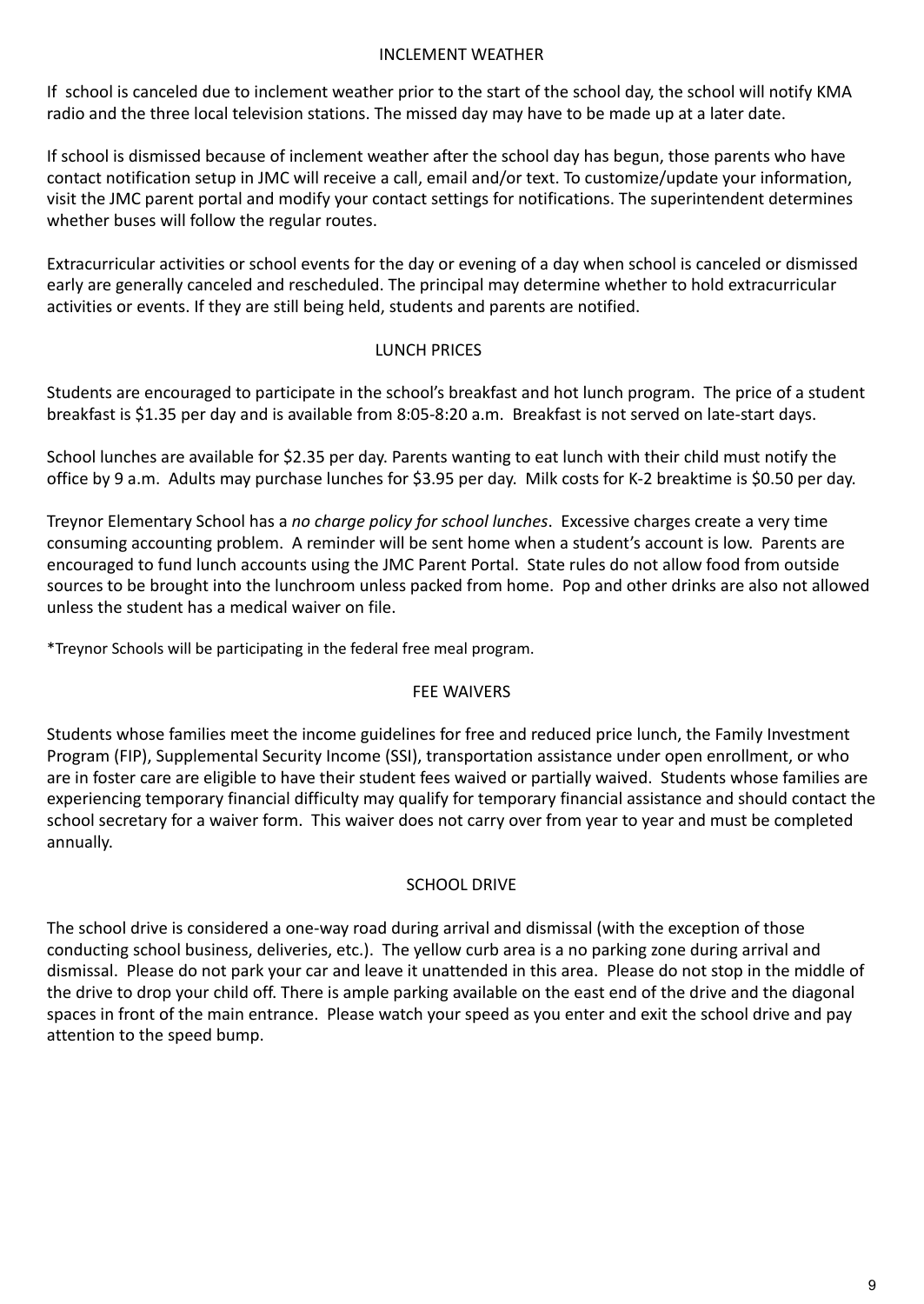#### CARE OF SCHOOL PROPERTY

Students are expected to take care of school property including desks, chairs, books, lockers, and school equipment. Vandalism is not tolerated. Students found to have destroyed or otherwise harmed school property may be required to reimburse the school district. In certain circumstances, students may be reported to law enforcement officials.

#### NON-EDUCATIONAL ITEMS FROM HOME

Students are in school to learn, therefore, all items not deemed as essential for the learning environment should be kept at home. Examples of such items may include; smart watches, tablets, MP3, iPod, fidget spinners, Pokemon cards, playing cards, and any other electronic devices, etc.

\*The Treynor School District is not responsible for personal items which are lost or stolen and does not advise students to bring anything of value to school.

#### USE OF BICYCLES

Bicycles must be parked in the racks provided. Students should exercise caution going to and from school on their bikes. Bikes should be walked on school property. Skateboards are not allowed. Students who fail to follow the rules set by the administration will have the privilege of bike riding on school property removed, and may also be subject to additional discipline. The school cannot be held responsible for bicycle damage or theft.

#### LIBRARY

Students will be allowed to check out library books based on established library procedures. The student will be responsible for lost, destroyed, or abused books. Library books will be returned on or before the due date.

#### VOLUNTEERS

We encourage and welcome parent volunteers at school. Volunteers can help by reading to children, listening to children read, shelving library books, and making teaching materials. Please make arrangements for your non-school aged children while you are volunteering. If you are interested in volunteering, please contact your child's teacher. OPEN ENROLLMENT

Parents or guardians considering the use of the open enrollment option to enroll their child in another public school district in the state of Iowa should be aware of the following date:

> March 1, 2022 – the last date for regular open enrollment requests for the 2022-23 school year. September  $1<sup>st</sup>$ , 2021 – the last date for Kindergarten open enrollment requests for 2022-23.

#### DUAL ENROLLMENT STUDENTS

Home school or home school assistance program students enrolled in classes or participating in school activities in the school district are subject to the same policies, rules and regulations as other students and are disciplined in the same manner as other students. Dual enrollment students interested in participating in school activities or enrolling in classes should contact the principal.

#### **TEXTBOOKS**

Textbooks must be properly used, cared for, and returned. Appropriate fines will be assessed for lost, damaged, or destroyed textbooks.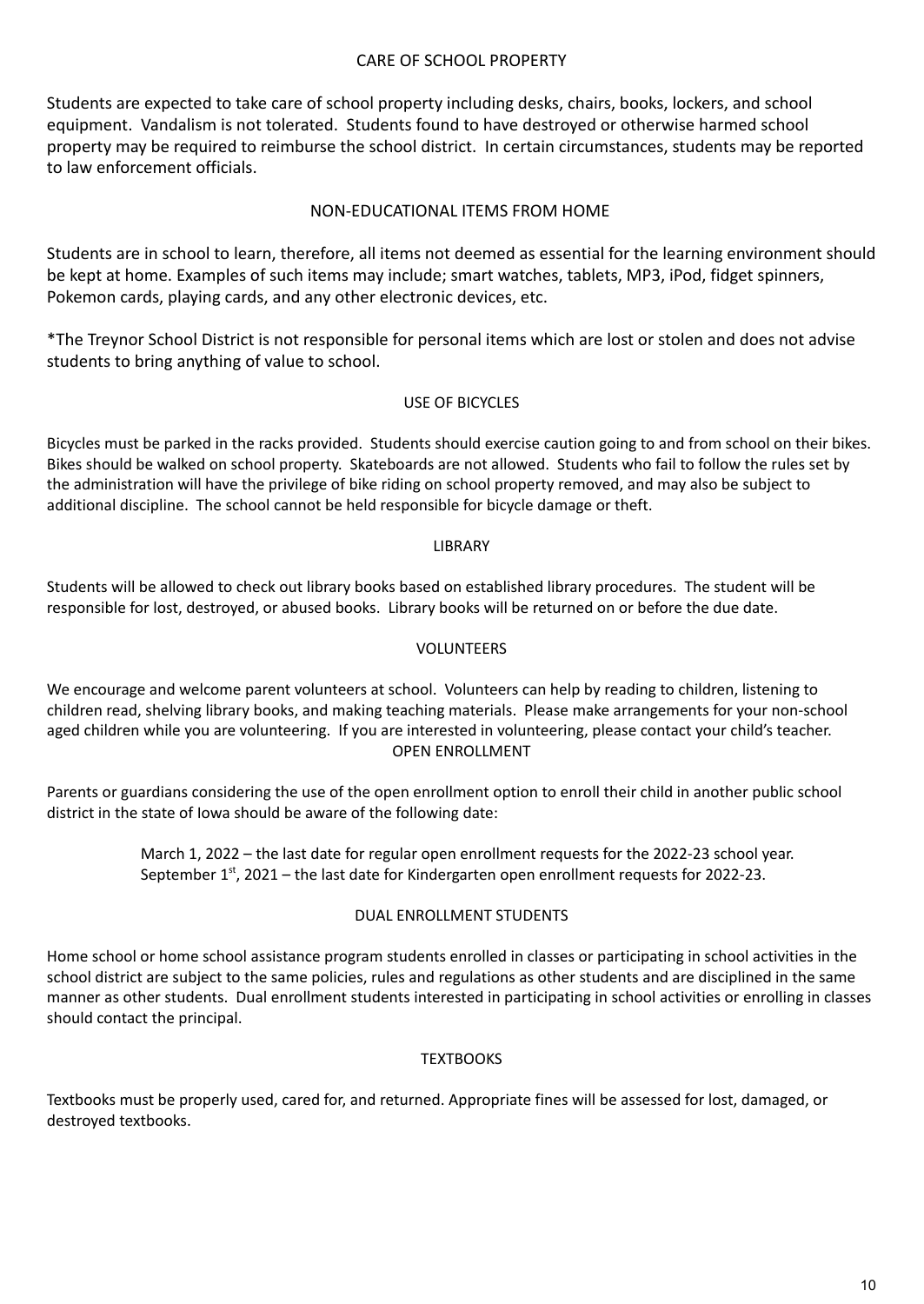#### STUDENT PHOTOGRAPHS

Student photographs are taken during the first quarter of the school year. Students are not required to purchase the pictures.

#### STUDENT RETENTION

The retention or promotion of a student will be determined based upon the judgment of the district's professional staff. When it becomes evident that a student may be retained in a grade level for an additional year, the parents will be informed prior to making the retention decision. It shall be within the sole discretion of the district to retain students in their current grade level and to deny promotion to a student.

#### SPECIAL OCCASIONS AND SHARING FOOD

In the interest of health and safety, bringing food items from home to share with classmates is discouraged. Healthy prepackaged items are allowed on special occasions. The school reserves the right to deny food items that possess a health and/or safety concern.

## **Section 3: STUDENT ATTENDANCE**

#### **ATTENDANCE**

Regular and punctual student attendance is required. The Board's policies include attendance and the administration is responsible for developing further attendance rules and regulations. The parents/guardians and students are responsible for developing behaviors which will result in regular and punctual student attendance.

School is a full-time job; therefore, students are expected to be in attendance for all classes throughout the school year. Students who are absent from school lose out on valuable explanations of material, interaction with their teachers and peers, and often perform at a level below their potential.

Children who miss ten percent or more of the days they should be in school, for any reason, are considered chronically absent. Children who are chronically absent from school are at risk of falling behind, which can hurt their chances of success in school.

Policy: The Treynor Elementary School Attendance Policy states that parents of students who have undocumented absences during the school year will receive an attendance-warning letter and both the 5th undocumented absence and the 10th undocumented absence informing them that their child is having attendance issues. Parents of students with 15 or more undocumented absences during the school year will receive a letter informing them that their child is having attendance issues and that an "Attendance Cooperation Meeting" may need to be held. During this meeting, an attendance contract will be drawn up and signed by the student, parent(s), and school personnel. After this time, if the attendance issue is still not corrected the issue may then be referred to the District County Attorney's Office.

Documented Absences: A documented absence is an absence that has supporting documentation such as an appointment or activity that is considered unavoidable (Doctor, Dentist, Court, School Sponsored Activities, Funerals, etc.). Students are required to bring documentation when returning to school in order for it to be considered a documented absence.

Undocumented Absences: Parent notes or notification for absences such as; illness, vacation, personal reasons, etc. will be considered an undocumented absence. (See policy above)

\*The Principal is responsible for the interpretation of documented versus undocumented absences.

Student Absences Notification: Parents are requested to notify the school's office (487-3414) by 9:00 a.m. when students are not going to be in school. The school will attempt to call if notification is not received.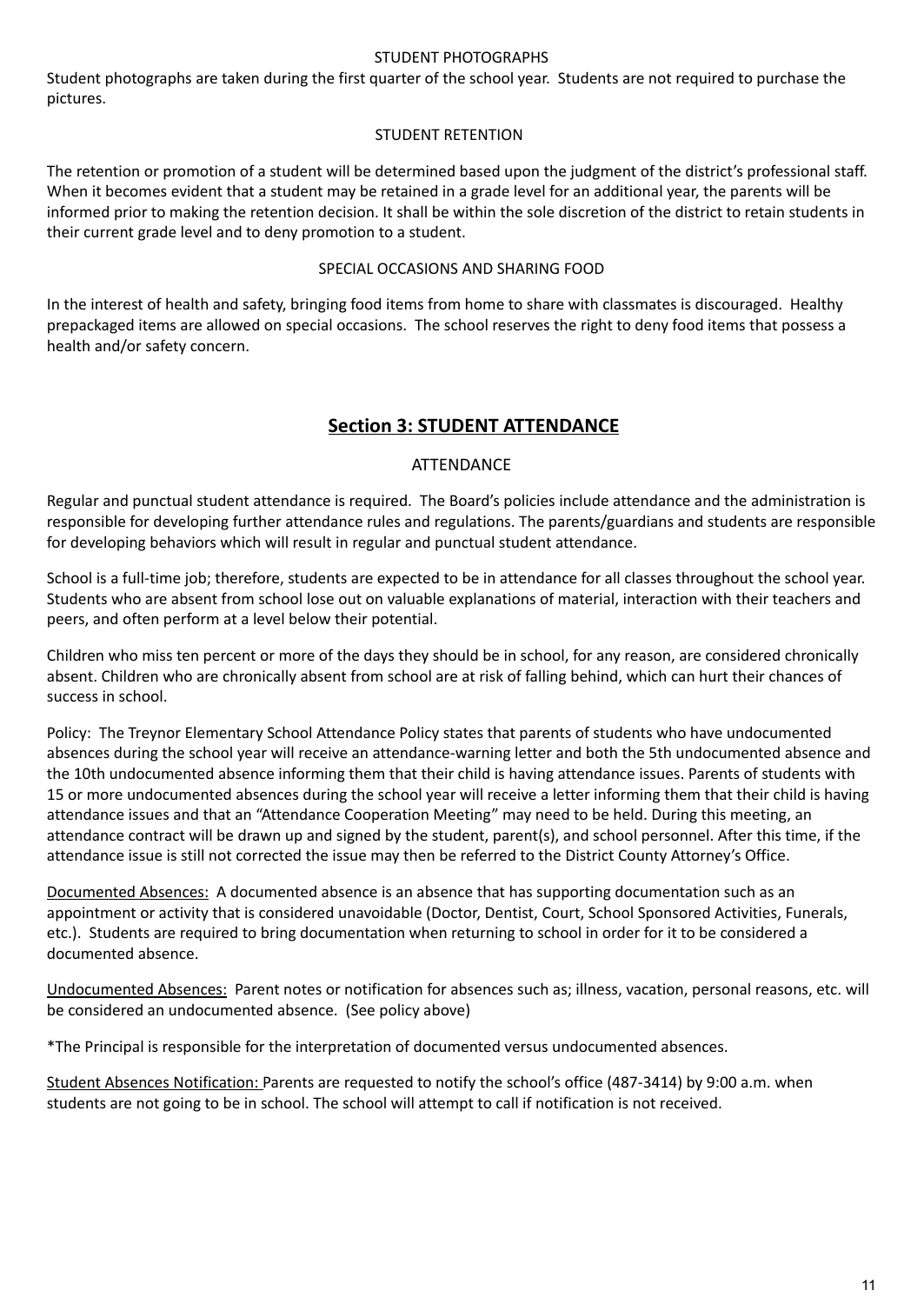Truancy: In Iowa, truancy is defined as "any child over seven and under sixteen years of age, in proper physical and mental condition to attend school, who fails to attend school regularly without a reasonable excuse for their absence. Parents who fail to ensure their child is in school may have charges filed against them under the "child in need of assistance" provision of the state.

#### MISSED WORK

Students have the same number of days that they were absent plus one (1) additional day to make up work that they have missed. (Ex: If a student is absent for 2 days and returns on a Wednesday. He/she will have 3 days to make up the work; Wednesday, Thursday, and Friday. Work should be turned in to the teacher during class time on Monday.)

In cases of prolonged illness, special arrangements may be made with the instructor. If a student knows that he/she is going to be absent from school due to an appointment, school-related trips and activities, or for some other reason, he/she should make every attempt to complete assignments ahead of time. When a student is absent, the student must check in with the secretary in the office.

#### TARDIES

Each student should enter the classroom ready to begin work when the tardy bell rings. The orderly conduct of class activity is predicated upon the prompt and precise beginning of the class. Tardiness hinders the proper conduct of such activity and imposes a distraction, which leads to a loss of instructional time. Loss of instructional time may be converted to absences.

# **Section 4: STUDENT RIGHTS AND RESPONSIBILITIES**

## DRESS CODE

Students are expected to dress appropriately for school and all school-related activities. It is our belief that clothes and personal attire directly influence a student's behavior and attitude and it is our objective to provide the best education and the best learning environment possible.

The student's general appearance must meet the common standards of morality, modesty, and not cause a distraction to the learning environment. Decisions concerning the following guidelines will be made and enforced by "all" staff members.

Articles of clothing or dressing styles inappropriate for our learning environment include (but are not limited to):

- Clothing having vulgar, profane, or suggestive language and/or gestures
- Clothing having racially biased, offensive language/pictures, or sexually inappropriate references
- Clothing or jewelry that advertises alcohol, tobacco, or anything representing the drug culture
- Clothing that does not appropriately cover the body
- Clothing that does not cover the midriff (the shirt must meet the beltline)
- Head coverings including, but not limited to hats, caps, bandannas, scarves, etc.
- Shoes/sandals must be worn (No "heely" shoes)
- All undergarments must be covered

Student's whose dress or appearance is deemed inappropriate will be required to change into clothing that is appropriate. If the student does not have anything to change into then the nurse or office generally has extra clothing that may be borrowed. If a student refuses to change then he/she will receive consequences. Once clothing has been deemed inappropriate it should not be worn to school again, as well as anything else that would be deemed inappropriate.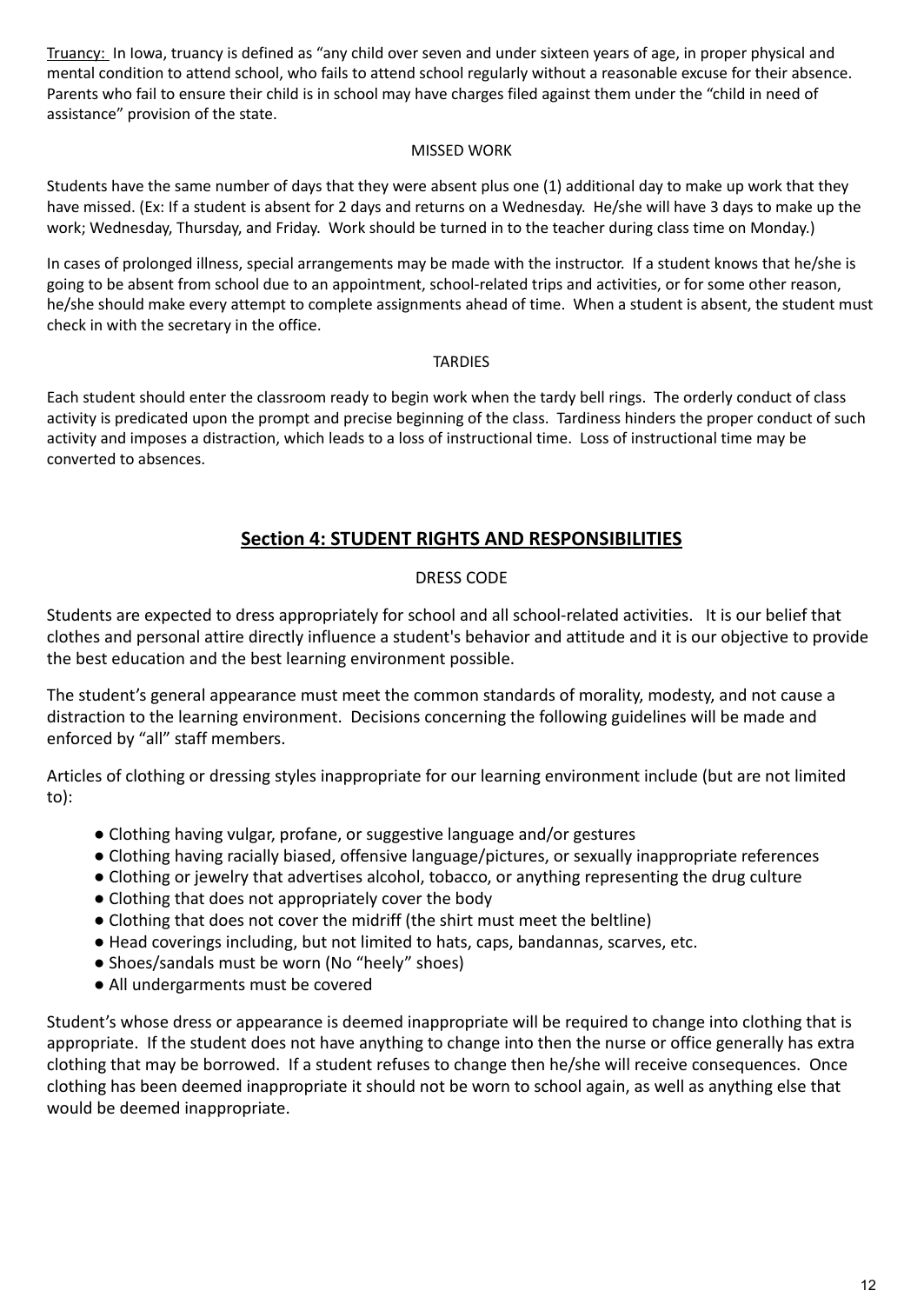#### **CITIZENSHIP**

Being a citizen of the United States, of Iowa and of the school district community entitles students to special privileges and protections as well as requiring the students to assume civic, economic and social responsibilities and to participate in their country, state and school district community in a manner that entitles them to keep these rights and privileges.

As part of the education program, students have an opportunity to learn about their rights, privileges and responsibilities as citizens of this country, state and school district community. As part of this learning opportunity, students are instructed in the elements of good citizenship and the role quality citizens play in their country, state and school district commu

#### STUDENT LOCKERS

Student lockers are the property of the school district. Students shall use the lockers assigned to them and are not to share lockers with other students except as assigned by school officials. Lockers are to be used for storing their school materials and personal items necessary for attendance at school. It shall be the responsibility of each student to keep the student's assigned locker clean and undamaged. The expenses to repair damage done to a student's locker are charged to the student.

Although school lockers, desks, and other spaces are temporarily assigned to individual students, they remain the property of the school district at all times. The school district has a reasonable and valid interest in insuring the lockers, desks, and other spaces are properly maintained. For this reason, lockers, desks, and other spaces are subject to unannounced inspections and students have no legitimate expectations of privacy in the locker, desk, or other space. If a padlock is used, the combination or a key should be provided to the teacher in case of an emergency.

School officials in the presence of the student or another individual may conduct periodic inspections of all or a random selection of lockers, desks, or other space. Any contraband discovered during such searches shall be confiscated by school officials and may be turned over to law enforcement officials.

The contents of a student's locker, desk, or other space (coat, backpack, purse, etc.) may be searched when a school official has a reasonable and articulable suspicion that the contents contain illegal or contraband items or evidence of a violation of law or school policy or rule. Such searches should be conducted in the presence of another adult witness when feasible.

#### SEARCH AND SEIZURE

School district authorities may, without a search warrant, search students or protected student areas based on a reasonable suspicion that a school district policy, rule, regulation or law has been violated. The search shall be in a manner reasonable in scope to maintain order and discipline in the schools, promote the educational environment, and protect the safety and welfare of students, employees and visitors to the school district facilities.

The furnishing of a locker, desk or other facility or space owned by the school and provided as a courtesy to a student, even if the student provides the lock for it, shall not create a protected student area and shall not give rise to an expectation of privacy with respect to the locker, desk, or other facility. School authorities may seize any illegal, unauthorized or contraband materials discovered in the search. Items of contraband may include, but are not limited to, non prescription controlled substances, marijuana, cocaine, amphetamines, barbiturates, apparatus used for controlled substances, alcoholic beverages, tobacco, vapes/e-cigarettes, weapons, explosives, poisons and stolen property.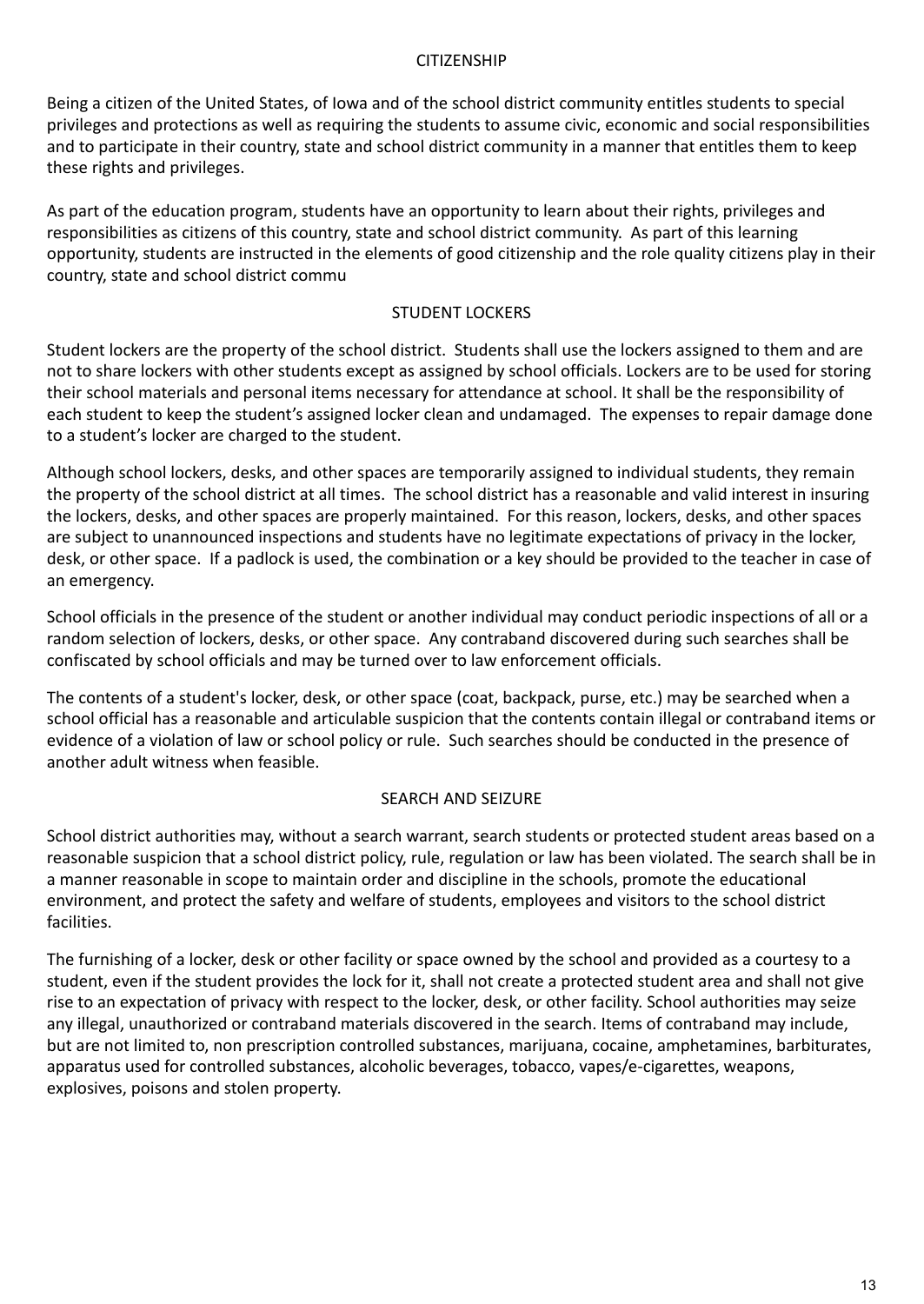Such items are not to be possessed by a student while they are on school district property or on property within the jurisdiction of the school district; while on school owned and/or operated school or chartered vehicles; while attending or engaged in school activities; and while away from school grounds if misconduct will directly affect the good order, efficient management and welfare of the school district. Possession of such items will be grounds for disciplinary action including in-school suspension, out of school suspension, or expulsion and may be reported to local law enforcement officials.

## STUDENT SEARCHES

In order to protect the health and safety of students, employees and visitors to the school district and for the protection of the school district facilities, students and their belongings and school owned lockers and desks may be searched or inspected. A search of a student will be justified when there are reasonable grounds for the suspicion that the search will turn up evidence that the student has violated or is violating the law or school district policy, rules, or regulations affecting school order. Considering factors such as the following may form reasonable suspicion:

- eyewitness observations by employees
- information received from reliable sources
- suspicious behavior by the student

● the student's past history and school record although this factor alone is not sufficient to provide the basis for reasonable suspicion

A search will be permissible in its scope or intrusiveness when the measures adopted are reasonably related to the objectives of the search. Reasonableness of scope or intrusiveness may be determined based on factors such as the following:

- the age of the student
- the sex of the student
- the nature of the infraction
- the emergency requiring the search without delay

A student's body and/or personal effects (e.g., purse, backpack, etc.) may be searched when a school official has reasonable suspicion to believe the student is in possession of illegal or contraband items or has violated school district policies, rules, regulations or the law affecting school order.

Personally intrusive searches will require more compelling circumstances to be considered reasonable. If a pat-down search or a search of a student's garments (such as jackets, socks, pockets, etc.) is conducted, it will be conducted in private by a school official of the same sex as the student and with another adult witness of the same sex present, when feasible. A more intrusive search, short of a strip search, of the student's body, handbags, book bags, etc., is permissible in emergency situations when the health and safety of students, employees, or visitors are threatened. Such a search may only be conducted in private by a school official of the same sex as the student, with an adult of the same sex present unless the health or safety of students will be endangered by the delay which may be caused by following these procedures.

Students are permitted to park on school premises as a matter of privilege, not of right. The school retains authority to conduct routine patrols of the student parking lots. The interior of a student's automobile on the school premises may be searched if the school official has reasonable suspicion to believe that illegal, unauthorized or contraband items are contained inside.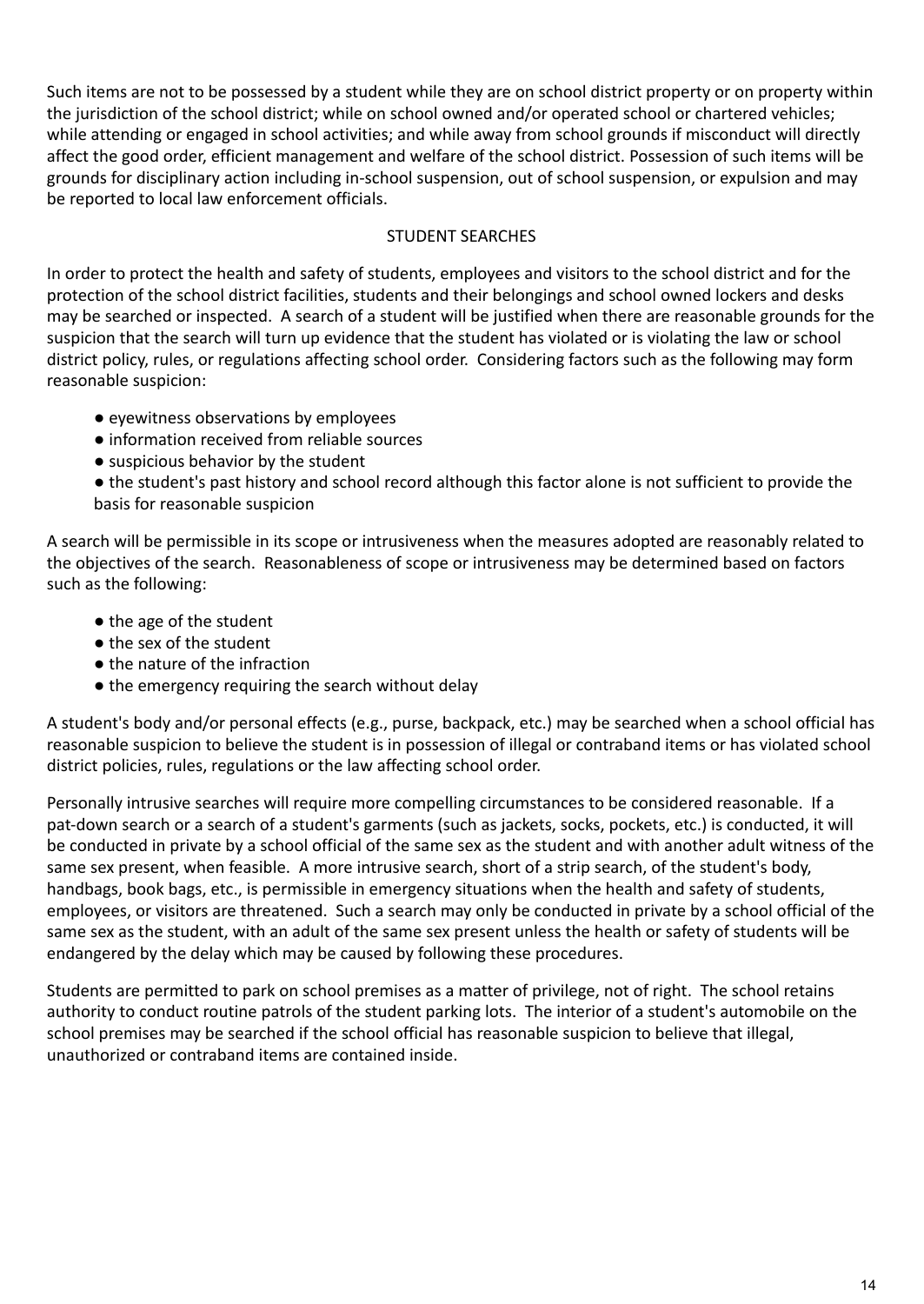#### STUDENT COMPLAINTS

Students may file a complaint regarding school district policies, rules, and regulations or other matters by complying with the following procedure. This procedure is strictly followed except in extreme cases:

Step 1: If an employee is involved, discuss the complaint with the employee within (5) days of the incident.

Step 2: If unsatisfied with the employee's response or if there is no employee involved, talk to the principal within (5) school days of the employee's response or the incident.

Step 3: If unsatisfied with the principal's response, talk to the superintendent within (5) days of the principal's response.

Step 4: If unsatisfied with the superintendent's response, students may request to speak to the board within (30) days of the superintendent's response. The board determines whether it will address the complaint.

#### INTERVIEW OF STUDENTS BY OUTSIDE AGENCIES

Generally, students may not be interviewed during the school day by persons other than parents and school district officials and employees. Requests from law enforcement officers and from persons other than parents, school district officials, and employees to interview students shall be made through the principal's office.

Upon receiving a request, it is the responsibility of the principal to determine whether the request will be granted. Generally, prior to granting a request, the principal shall attempt to contact the parents to inform them of the request and to ask them to be present. If a child abuse investigator wishes to interview a student, the principal will defer to the investigator's judgment as to whether the student should be interviewed independently from the student's parents, whether the school is the most appropriate setting for the interview, and who will be present during the interview. Students shall not be taken from school without the consent of the principal and without proper warrant.

## BUSES AND OTHER SCHOOL DISTRICT VEHICLES

Buses are primarily used to transport students to and from school. Students who ride the bus and other school district vehicles to and from school, extracurricular activities or any other destination must comply with school district policies, rules and regulations. Students are responsible to the driver while on the bus or in another school vehicle, loading or unloading or leaving the bus. The driver has the ability to discipline a student and/or may notify the principal of a student's inappropriate bus conduct and have the principal give the consequences.

Persons riding in school district vehicles shall adhere to the rules. Failure to do so may result in any of the following: verbal reprimand, assigned seat, detention, suspension, loss of privileges in riding the bus. When a student loses his/her privileges, this refers to all buses including activity buses, field trips, etc.

Some, but not all of the expectations are below:

- Riders must be at the designated loading point before the arrival time.
- Riders must wait until the vehicle comes to a complete stop before attempting to enter.
- Riders must not extend arms or heads out of the windows at any time.
- Aisles must be kept cleared at all times.
- Riders shall load and unload through the right front door. The emergency door is for emergencies only.
- Riders will depart from the vehicle at the designated point unless written permission to get off at a
- different location is given to the driver.
- The driver may assign seats.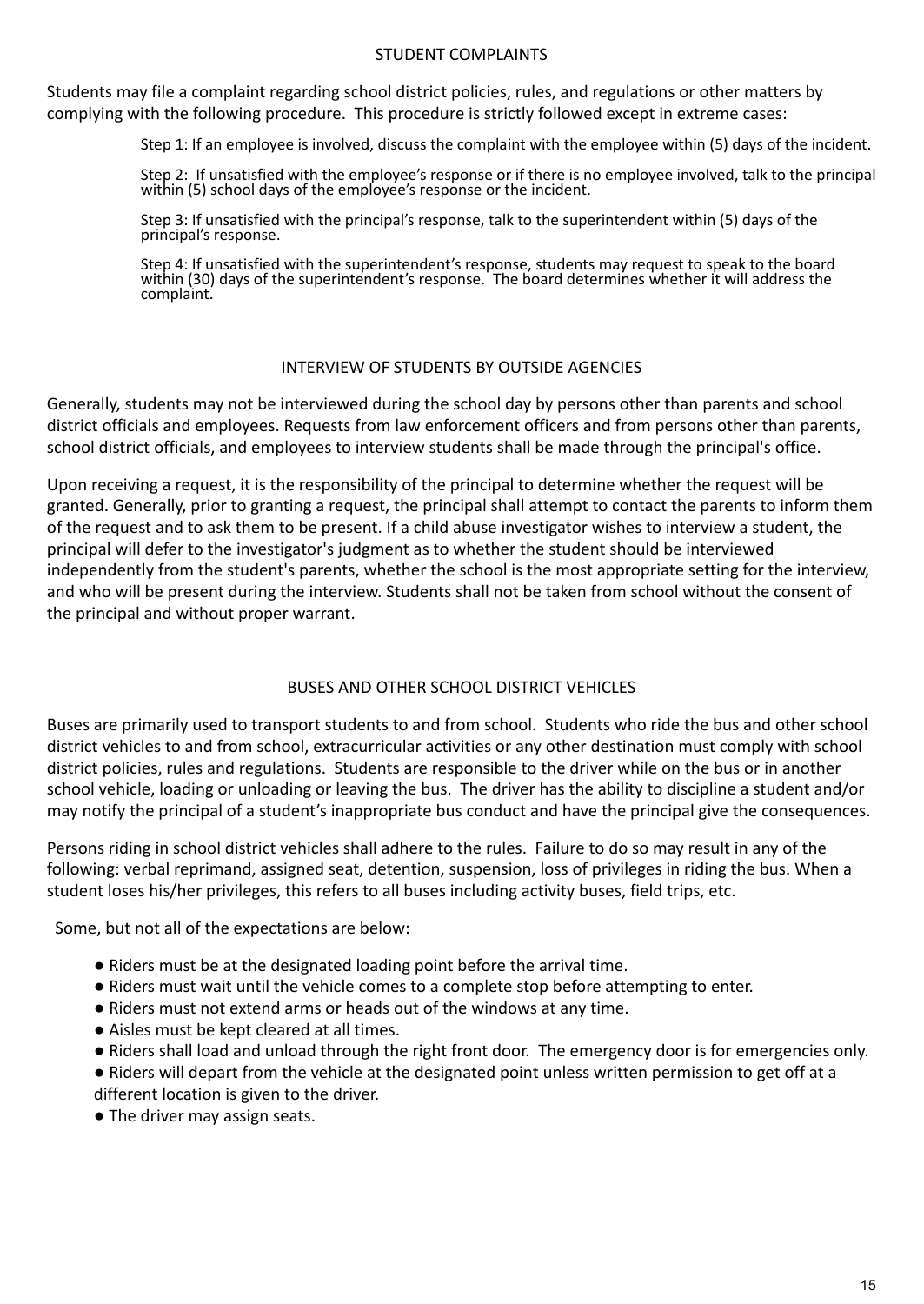● Riders who damage seats or other equipment will reimburse the school district for the cost of the repair or replacement.

- Riders are not permitted to leave their seats while the vehicle is in motion.
- Waste containers are provided on all vehicles for riders' use.
- Permission to open windows must be obtained from the driver.

● Classroom conduct is to be observed by students while riding the vehicle except for ordinary conversation.

● The driver is in charge of the riders and the vehicle, and the driver is to be obeyed promptly and cheerfully.

● Riders should assist in looking after the safety and comfort of younger riders.

● Riders who must cross the roadway to board or depart from the vehicle must pass in front of the vehicle (no closer than 10 feet), look both directions and proceed to cross the road or highway only on signal from the driver.

- Riders must not throw objects about the vehicle nor out through the windows.
- Shooting paper wads, squirt guns or other material in the vehicle is not permitted.
- Riders must keep their feet off the seats.
- Roughhousing on the vehicle is prohibited.
- Riders must refrain from crowding or pushing.
- The use or possession of alcohol, tobacco or look-a-like substances is prohibited in the vehicle.
- The good conduct rule is in effect as well as all other policies within the handbook
- Riders are not to use cell phones or any other device to take pictures or video of other passengers without their consent while on any school transportation vehicle.

Consequences for violating the rules may be, but not limited to, the following: assigned seat, detention, suspension, or removal from the bus.

#### CHEATING

Students are expected to do their own schoolwork. Cheating by looking at another student's schoolwork, copying others' work, copying from other sources or similar cheating is not tolerated. Discipline may include one or more of the following: a "0" for the particular assignment, detention, suspension, Good Conduct Rule violation, or the loss of class credit.

#### WEAPONS

Weapons and other dangerous objects and look-alikes will be taken from students and others who bring them onto the school district property or onto property within the jurisdiction of the school district or from students who are within the control of the school district. Parents of students found to possess weapons, dangerous objects or look-alikes on school property are notified of the incident.

Possession or confiscation of weapons, dangerous objects or look-alikes will be reported to law enforcement officials, and students will be subject to disciplinary action including suspension or expulsion. Students bringing firearms to school or knowingly possessing firearms at school will be expelled for not less than one year.

The superintendent has the authority to recommend this expulsion requirement be modified for students on a case-by-case basis. For purposes of this portion of this policy, the term "firearm" includes, but is not limited to, any weapon which is designed to expel a projectile by the action of an explosive, the frame or receiver of any such weapon, a muffler or silencer for such a weapon, any explosive, incendiary or poison gas, or otherwise defined by applicable law.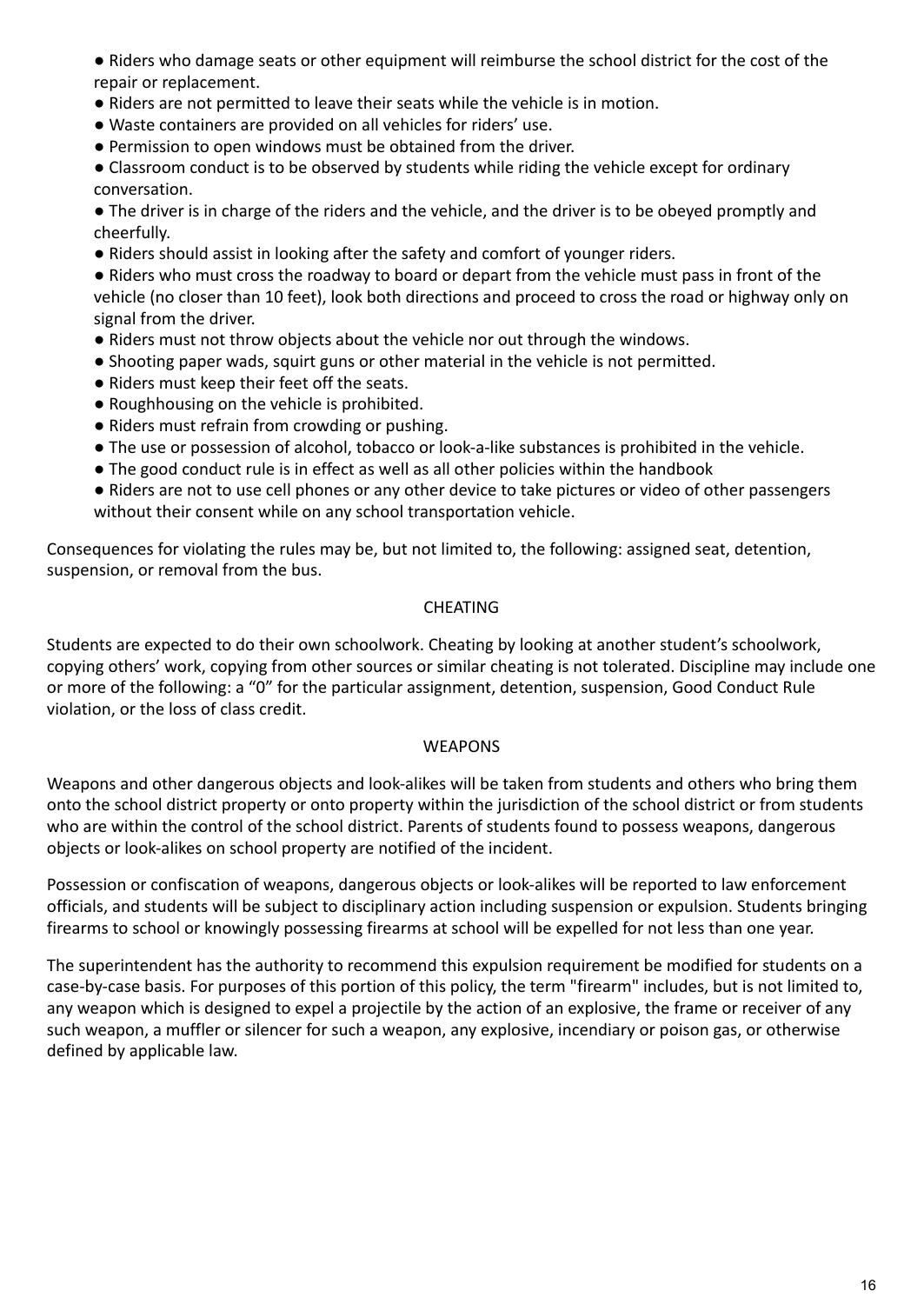Weapons under the control of law enforcement officials or other individuals specifically authorized by the board are exempt from this policy. The principal may allow authorized persons to display weapons, other dangerous objects or look-alikes for educational purposes. Such a display will also be exempt from this policy. It is the responsibility of the superintendent, in conjunction with the principal, to develop administrative regulations regarding this policy.

## ILLEGAL ITEMS FOUND IN SCHOOL, ON SCHOOL GROUNDS, OR IN STUDENTS' POSSESSION

Students are prohibited from selling, distributing, dispensing, manufacturing, possessing, using, or being under the influence of beer, wine, alcohol, tobacco and/or nicotine products, including, but not limited to cigarettes, chew, snus, dissolvables, electronic cigarettes, vaping products and devices and/or any electronic or other devices that can be used to deliver nicotine to the person inhaling from the device, illegal drugs, drug paraphernalia or look alike substances that appear to be tobacco, beer, wine, alcohol or controlled substances and the unauthorized selling, distributing, using, possessing or being under the influence of otherwise lawful drugs while on school district property or on property within the jurisdiction of the school district; while on school owned and/or operated school or chartered vehicles; while attending or engaged in school activities; and while away from school grounds if the misconduct will directly affect the good order, efficient management, and welfare of the school district. Violations of this rule will result in disciplinary action including suspension or expulsion and will be reported to law enforcement authorities.

Weapons, other dangerous objects, and "look-alikes" are not allowed on school grounds or a school activity with the exception of weapons in the control of law enforcement officials or those being used for educational purposes and approved by the principal. Students bringing firearms to school or possessing firearms at school will be expelled for no less than one year. The superintendent has the authority to recommend this expulsion requirement be modified for students on a case by case basis. Parents of students found in violation of this policy will be contacted and the students will be reported to law enforcement officials.

## STUDENT SUSPENSION

There are two kinds of suspensions within the Treynor Schools and are defined as follows:

In-School Suspension: The temporary isolation of a student from one or more classes while under administrative supervision. In-school suspensions may be imposed by the principal for infractions of school rules, which are serious but which do not warrant the necessity of removal from school. The principal will conduct an investigation of the allegations against the student prior to imposition of an in-school suspension. The investigation will include, but not be limited to, written or oral notice to the student of the allegations against the student and an opportunity to respond. In-school suspension will not be imposed for more than ten school days.

Out-of-School Suspension: The removal of a student from the school environment for periods of short duration. Out-of-school suspension is to be used when other available school resources are unable to constructively remedy student misconduct. A student may be suspended out of school for up to ten school days by a principal for a commission of gross or repeated infractions of school rules, regulations, policy or the law, or when the presence of the student will cause interference with the maintenance of the educational environment or the operation of the school. The principal may suspend students after conducting an investigation of the charges against the student, giving the student an oral or written notice of the allegations against the student, and an opportunity to respond to those charges. At the principal's discretion, the student may be allowed to confront witnesses against the student or present witnesses on behalf of the student. No participation in after school events during this time.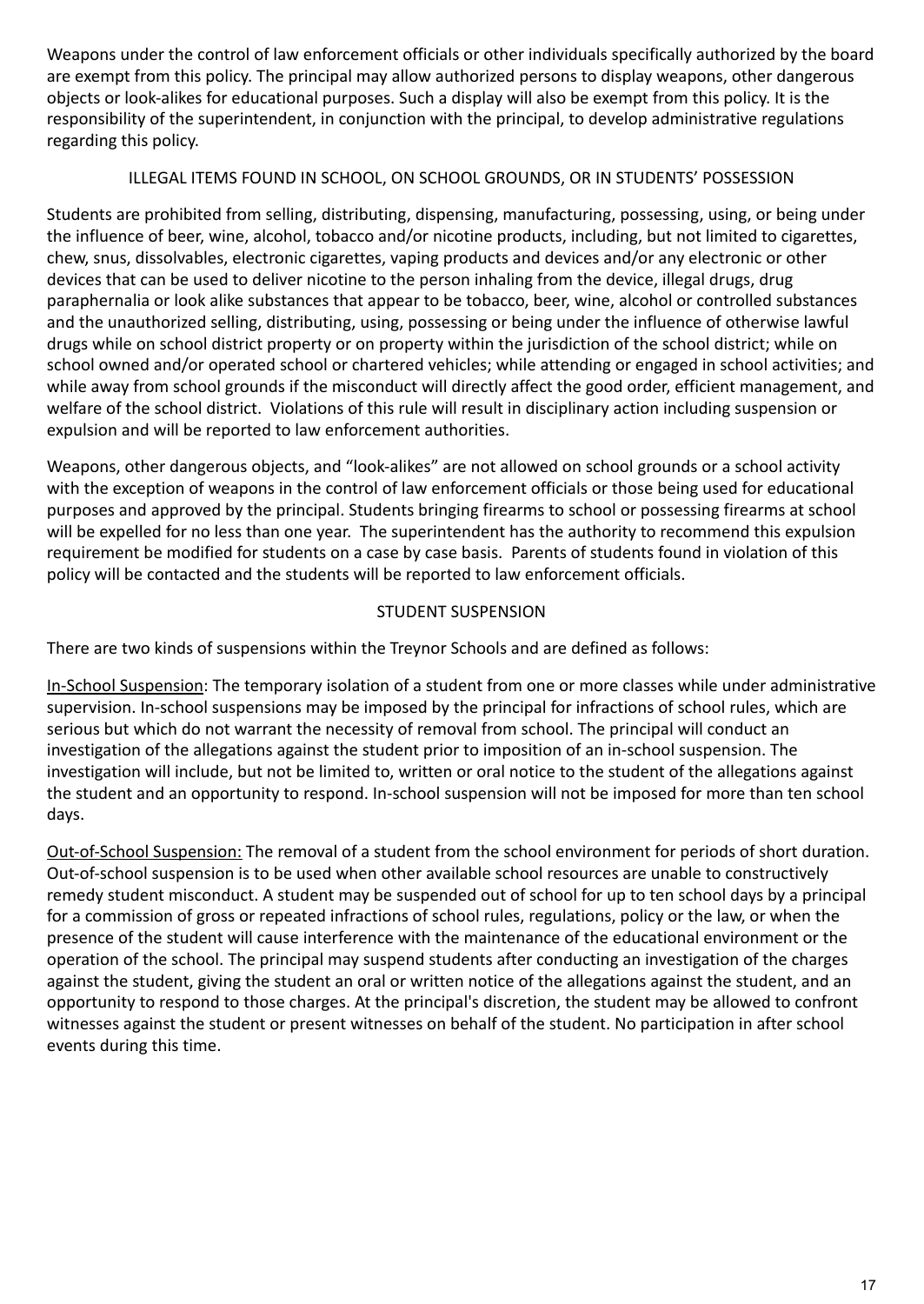#### EXPULSION

Only the board may expel a student from the school environment. The removal of a student from the school environment which includes, but is not limited to, classes and activities is considered an expulsion. Students may be expelled for violations of board policy, school rules, or the law. It is within the discretion of the board to discipline a student by using an expulsion for a single offense or for a series of offenses depending on the nature of the offense and the circumstances surrounding the offense. It is within the discretion of the superintendent to recommend to the board the expulsion of a student for disciplinary purposes. Only the board may take action to readmit the student.

#### DRUG, ALCOHOL, AND TOBACCO RULE

Selling, distributing, dispensing, manufacturing, possessing, using or being under the influence of beer, wine, alcohol, tobacco and/or nicotine products, including, but not limited to cigarettes, chew, snus, dissolvables, electronic cigarettes, vaping products and devices and/or any electronic or other devices that can be used to deliver nicotine to the person inhaling from the device, illegal drugs, drug paraphernalia or look alike substances that appear to be tobacco, beer, wine, alcohol or controlled substances and the unauthorized selling, distributing, using, possessing or being under the influence of otherwise lawful drugs.

#### THEFT

The school will do its best to retrieve items stolen or lost at school. It is strongly encouraged that students need to bring something of value to school to secure it in the office. Any students who steal on school property, on school transportation vehicles, or at any activity, shall be subject to an in or out of school suspension and time may vary depending on severity and occurrence. Parents will be notified and students may be reported to law enforcement officials.

\*The Treynor School District is not fiscally responsible for personal items which are lost or stolen; therefore, we advise students not to bring anything of value to school.

#### **TRESPASSING**

Students are not to enter or remain on any school district property without proper authorization. Violators will be subject to disciplinary action, suspension, and/or expulsion and possible ticketing from law enforcement. Students on school property while on suspension and/or expulsion are subject to additional disciplinary action and arrest for criminal trespass.

#### BOOK BAGS AND PURSES

Students will not be allowed to carry book bags, purses, or any other type of bag during school hours as part of our school safety plan. Any bags should be left in student lockers during the school day. Disciplinary action such as detention(s) or suspensions may occur if a student has been warned and repeats behavior.

#### STUDENT CONDUCT FOR SUBSTITUTE TEACHERS

Substitute teachers are to be treated as guests in the school. In order for class to move on as close to normal as possible, students are expected to be on their best behavior. The regular classroom teacher and/or administrators may double consequences when negative behavior occurs with a substitute teacher.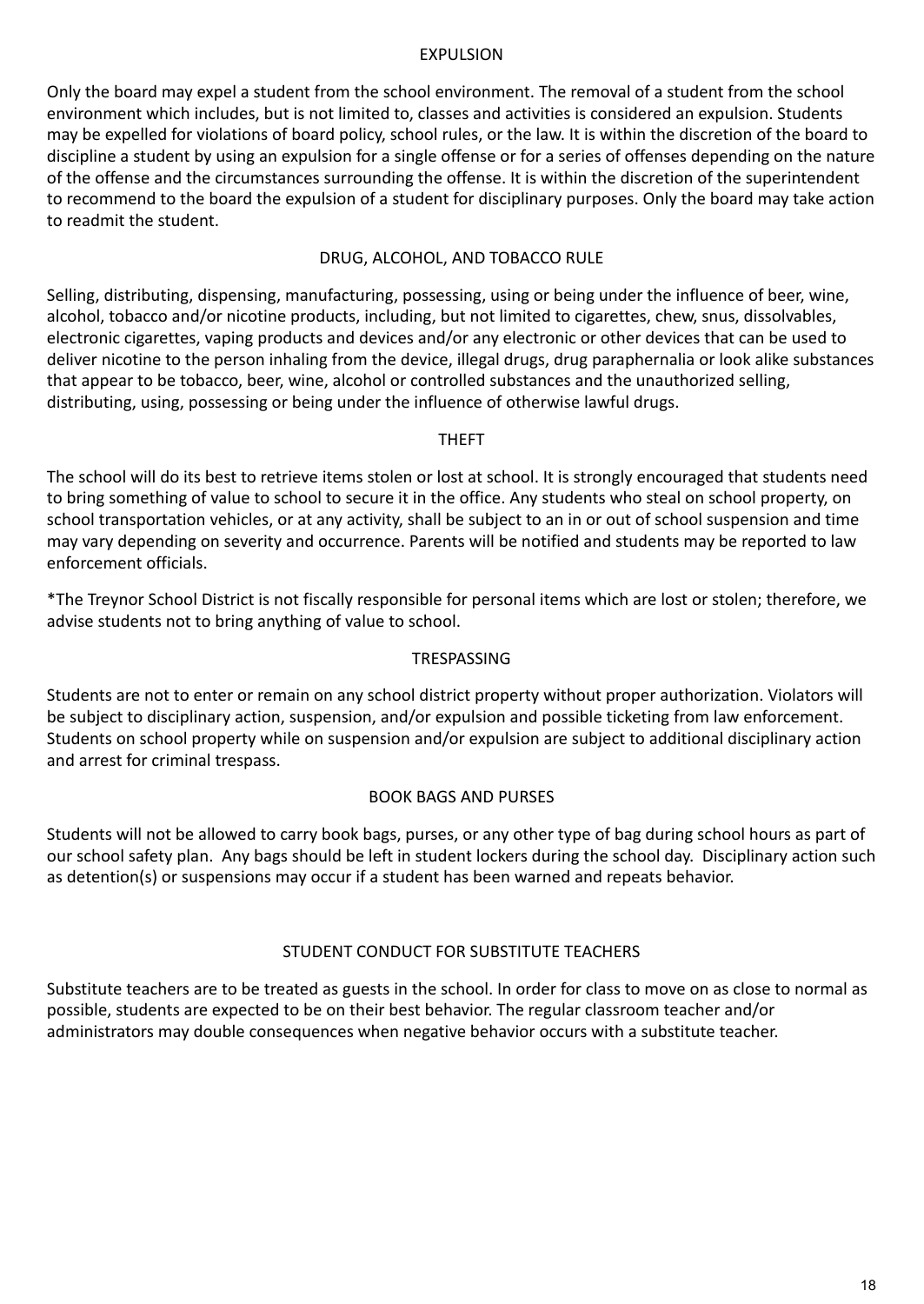#### **TECHNOLOGY**

School computers are to be used for school purposes only. Any student accessing the network must have the proper paperwork on file with the district. This policy, which can be found on the school website, provides more specific details governing acceptable use. Consequences of violations include, but are not limited to:

- Suspension of Internet access
- Revocation of Internet access
- Suspension of Network privileges
- **Revocation of Network privileges**
- Suspension of computer access
- Revocation of computer access
- School suspension/expulsion
- Legal action and prosecution by authorities

\*TCSD Administration has the right to invoke any of the listed offenses based on the severity of the violation.

#### PUBLIC DISPLAY OF AFFECTION

Public displays of affection will not be tolerated on school property or at school activities. Such conduct includes: hugging, kissing or any other types of affection that would be considered inappropriate or an undue distraction to others. Disciplinary action such as detention(s) or suspensions may occur if a student has been warned and repeats behavior.

## CELL PHONES AND OTHER ELECTRONIC DEVICES

Students will be permitted to bring cellphones to school and may use them only before or after school hours. Cell phones with cameras or other portable handheld technology devices capable of storing and/or transmitting and/or receiving images are banned from use for any purpose in restrooms and locker rooms at ALL times. Students may be disciplined for any use of handheld technology devices in school restrooms or locker rooms. At no time are students or visitors authorized to video capture, photograph, or audio record other persons in the school building, on school property (to include school vehicles), or at school activities (unless recording a public performance, such as a game, honor assembly, concert, contest, etc..), without the consent of a teacher or school administrator. Failure to abide by these rules may result in disciplinary action that includes, but is not limited to: loss of privileges, detentions, contacting/meeting with the parent and/or principal, in-school suspension, out-of-school suspension, and/or expulsion.

Inappropriate student use during the school day will result in disciplinary consequences. The item(s) will be confiscated and the student will face disciplinary action. Electronic devices that are alleged to contain any evidence of harassment, bullying, sexting, vandalism or other illegal activity may be confiscated and may be turned over to law enforcement. A parent or guardian may be asked to pick up items confiscated during the school day.

Any student who brings an electronic device to school or to school activities does so with the knowledge that should it become lost or stolen, the school district will not be fiscally responsible.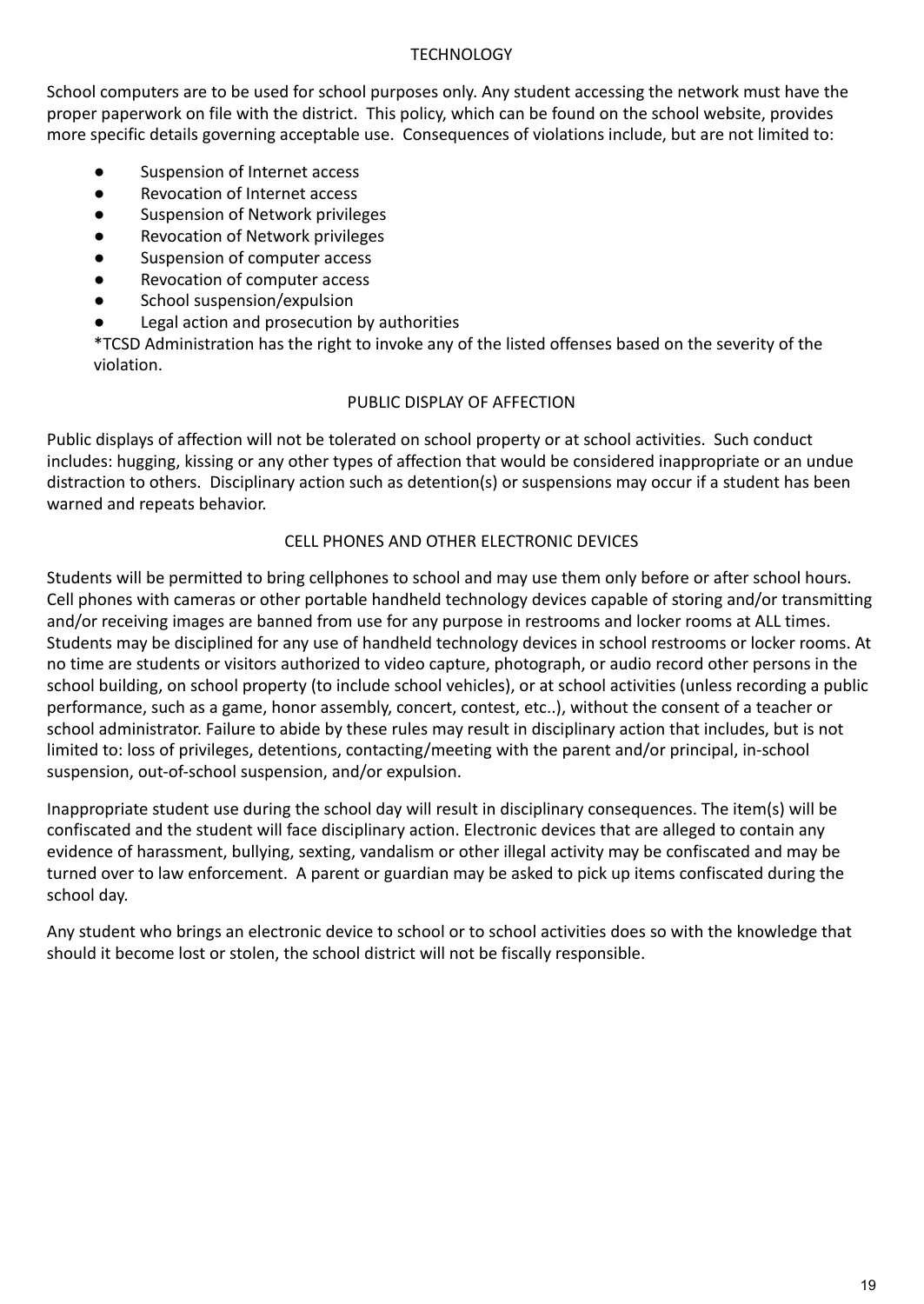#### VIDEO SURVEILLANCE

The Board of Education has authorized the use of video cameras on School District property to ensure the health, welfare and safety of all staff, students and visitors to District property, and to safeguard District facilities and equipment. The Superintendent will determine the location of video cameras.

Notice is hereby given that video surveillance may occur on District property. In the event a video surveillance recording captures a student or other building user violating school policies or rules or local, state or federal laws, the video surveillance recording may be used in appropriate disciplinary proceedings against the student or other building user and may also be provided to law enforcement agencies.

## **SECTION 5: PROGRAMS AND ASSEMBLIES**

## FIELD TRIPS

With our proximity to the Omaha / Council Bluffs metropolitan area, our students are fortunate to have the opportunity to attend numerous field trips. Notes will be sent home with details regarding the trip. When possible, parents are permitted to attend. Due to the size of the group, non school- aged siblings are not allowed to attend these student-based field trips.

## 5<sup>th</sup> GRADE PUBERTY PROGRAM

According to state law, each school district must provide students with instruction in human growth and development. Fifth grade students spend two days discussing hygiene and puberty. Parent notification letters are sent out requiring each parent to opt their child out of the program. Parents may review the curriculum prior to its use and have their child excused from instruction. Parents should contact the principal if they wish to review the curriculum or to excuse their child from puberty instruction.

## STUDENT ASSISTANCE TEAM (SAT)

All students are individuals and some students may need additional support at times during their elementary education. When a student begins to struggle in an academic area or begins to show behavior that is interfering with their learning, a Student Assistance Team (SAT) is formed. The purpose of the SAT team is to engage in a problem solving process to determine appropriate interventions and educational supports to meet an individual student's needs. The goal is to address problems early and promote academic and social-emotional success. SAT meetings may be initiated at any time by a teacher or parent. If you feel your child may benefit from the services of the SAT, please contact your child's classroom teacher or the School Counselor.

## GUIDANCE PROGRAM

The elementary guidance program is a developmental and preventative program. The program serves all students, in groups and individually, as part of the educational process.

- Classroom Guidance Classes All grade levels will have classroom guidance lessons that teach life skills for success.
- Small Group Counseling Students K-5 can be referred by teachers, parents or self referral to participate in small group counseling sessions. These sessions are designed to meet the unique needs of students and are held weekly for approximately 6 weeks.
- Individual Counseling Students K-5 can be referred by teachers, parents or self referral to participate in individual counseling sessions. These sessions are designed for brief counseling and used for personal problem solving. The counselor also provides a first level of intervention in crisis situations.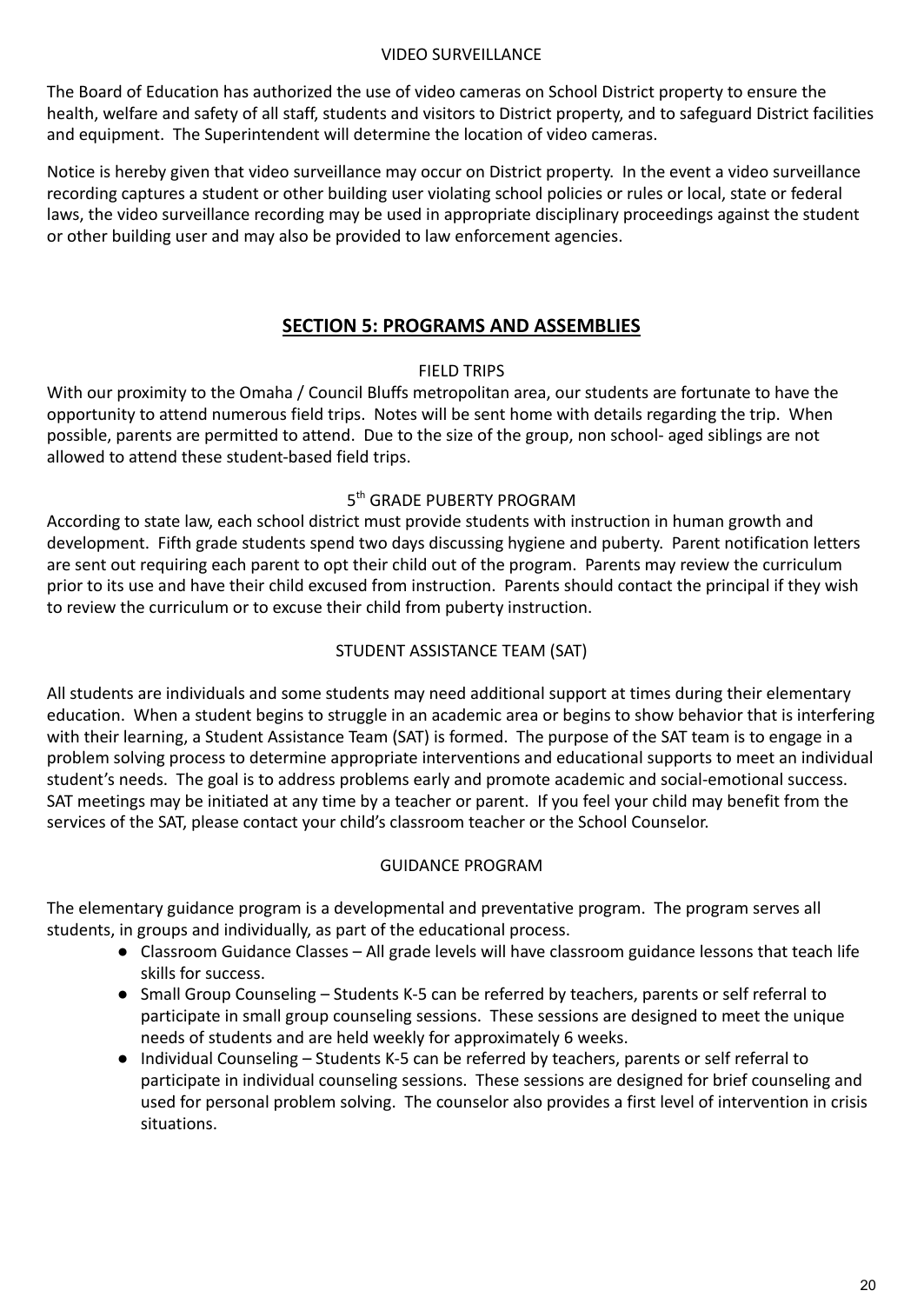- Consultation The guidance counselor is available to consult with teachers and parents regarding academic, social and emotional concerns for individual students.
- Coordination The guidance counselor assists in coordination to school specialists and community resources for the welfare of the child. The counselor also initiates in-service activities for the staff and establishes parent education programs to facilitate home and school cooperation in the educational process.

## INSPECTION OF EDUCATIONAL MATERIALS

Parents and other members of the school district community may view the instructional materials used by students in the office. Copies may be obtained according to board policy. Tests and assessment materials are only available for inspection with the consent of the superintendent. Persons wishing to view instructional materials or to express concerns about instructional materials should contact the teacher first and then the building principal if concerns still exist.

# **Section 6: STUDENT RECORDS**

## EDUCATION RECORDS ACCESS

The district recognizes the importance of maintaining education records and preserving their confidentiality as provided by law. Education records containing student's personally identifiable information are kept confidential at collection, storage, disclosure and destruction stages. The board secretary is the custodian of education records and these records may be maintained in the central administration office or administrative office of the student's attendance center.

An education record may contain information on more than one student and parents will have the right to access the information relating to their student or to be informed of the information. Eligible students will also have the right to access the information relating to themselves, or be informed of the information. Parents, eligible students, and other individuals authorized in accordance with law will have a right to access the student's education records upon request without unnecessary delay and in no instance more than forty-five calendar days after the request is made.

Parents, other than parents of an eligible student, may be denied access to a student's records if the school district has a court order stating such or when the district has been advised under the appropriate laws that the parents may not access the student records. Parents, an eligible student or an authorized representative of the parents will have the right to access the student's education records prior to an Individualized Education Program (IEP) meeting or hearing. Copies of education records will be provided if failure to do so would effectively prevent the parents or student from exercising the right to access the education records.

Upon the request of parents or an eligible student, the school district will provide an explanation and interpretation of the education records and a list of the types and locations of education records collected, maintained, or used by the school district. If the parents or an eligible student believes the information in the education records is inaccurate, misleading or violates the privacy of the student, the parents or an eligible student may request that the school district amend the education records. The school district will decide whether to amend the student records within a reasonable time after receipt of the request. If the school district determines an amendment is made to the student record, the school district will make the amendment and inform the parents or the eligible student of the decision in writing.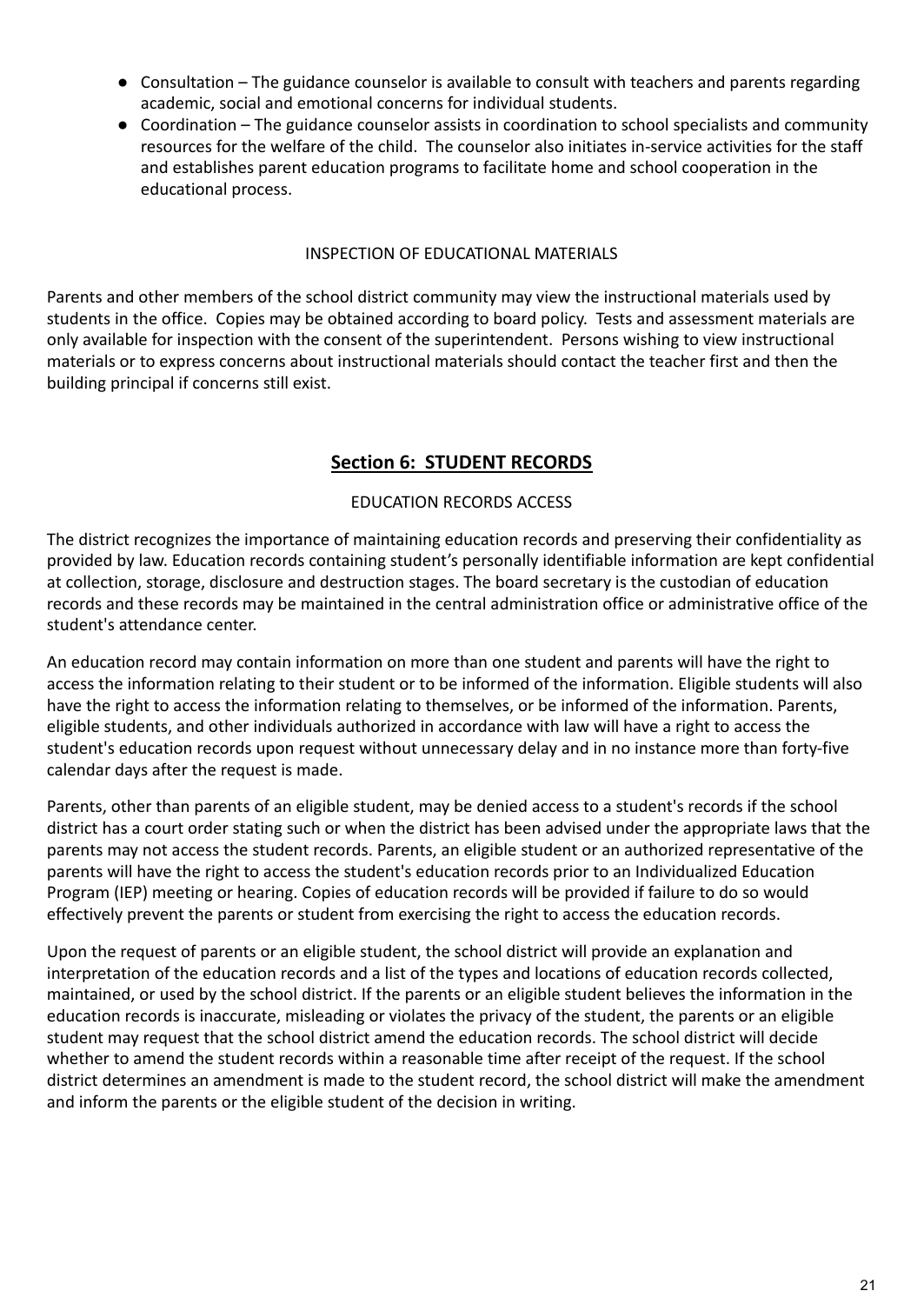## TRANSFERRING TO ANOTHER SCHOOL OR SCHOOL DISTRICT

The school district automatically transfers a student's records to a new school district upon receipt of a written request from the new school district for the student's records. Parents will be notified that the student's records have been sent and are given an opportunity to view those records when requested. A hearing to challenge the content of the student's records may be made if desired. Parental consent is not necessary to forward a student's records to a student's new school district or for the school district to request them from a student's previous school district. When a new student transfers into the school district, the student's records are requested from the previous school district.

## STUDENT DIRECTORY INFORMATION

Student directory information is designed to be used within the school district. Directory information is information contained in the education records of a student that would not generally be considered harmful or an invasion of privacy if disclosed. The district may disclose "directory information" to third parties without consent if it has given public notice of the types of information which it has designated as "directory information." The parent has the right to restrict the disclosure of such information, but has to notify the school in writing that he or she does not want any or all of those types of information designated as "directory information." The district has designated the following as "directory information": student's name, address, telephone listing, electronic mail address, photograph, date and place of birth, dates of attendance, grade level, participation in officially recognized activities and sports, weight/height of members of athletic teams, degrees, honors, and awards received. The most recent educational agency or institution attended, student ID number, user ID, or other unique personal identifier used to communicate in electronic systems that cannot be used to access education records without a PIN, password, etc. (A student's SSN, in whole or in part, cannot be used for this purpose.)

## LEGAL STATUS OF STUDENT

If a student's legal status, such as the student's name or the student's custodial arrangement, should change during the school year, the parent or guardian must notify the school district. The school district needs to know when these changes occur to ensure that the school district has a current student record.

# **Section 7: STUDENT HEALTH, WELL-BEING AND SAFETY**

## ANTI-BULLYING HARASSMENT POLICY

The Treynor Community School District is committed to providing all students with a safe and civil school environment in which all members of the school community are treated with dignity and respect. Bullying and/or harassment of any type by students, staff, and volunteers is against federal, state, and local policy and is not tolerated. Bullying and/or harassing behavior can seriously disrupt the ability of school employees to maintain a safe and civil environment, and the ability of students to learn and succeed. Therefore, it is the policy of the state and the school district that school employees, volunteers, and students shall not engage in bullying or harassing behavior in school, on school property, or at any school function or school-sponsored activity.

#### DEFINITIONS

For the purposes of this policy, the defined words shall have the following meaning:

Electronic: Any communication involving the transmission of information by wire, radio, optic cable, electromagnetic, or other similar means. "Electronic" includes but is not limited to communication via electronic mail, internet-based communications, pager service, cell phones, and electronic text messaging.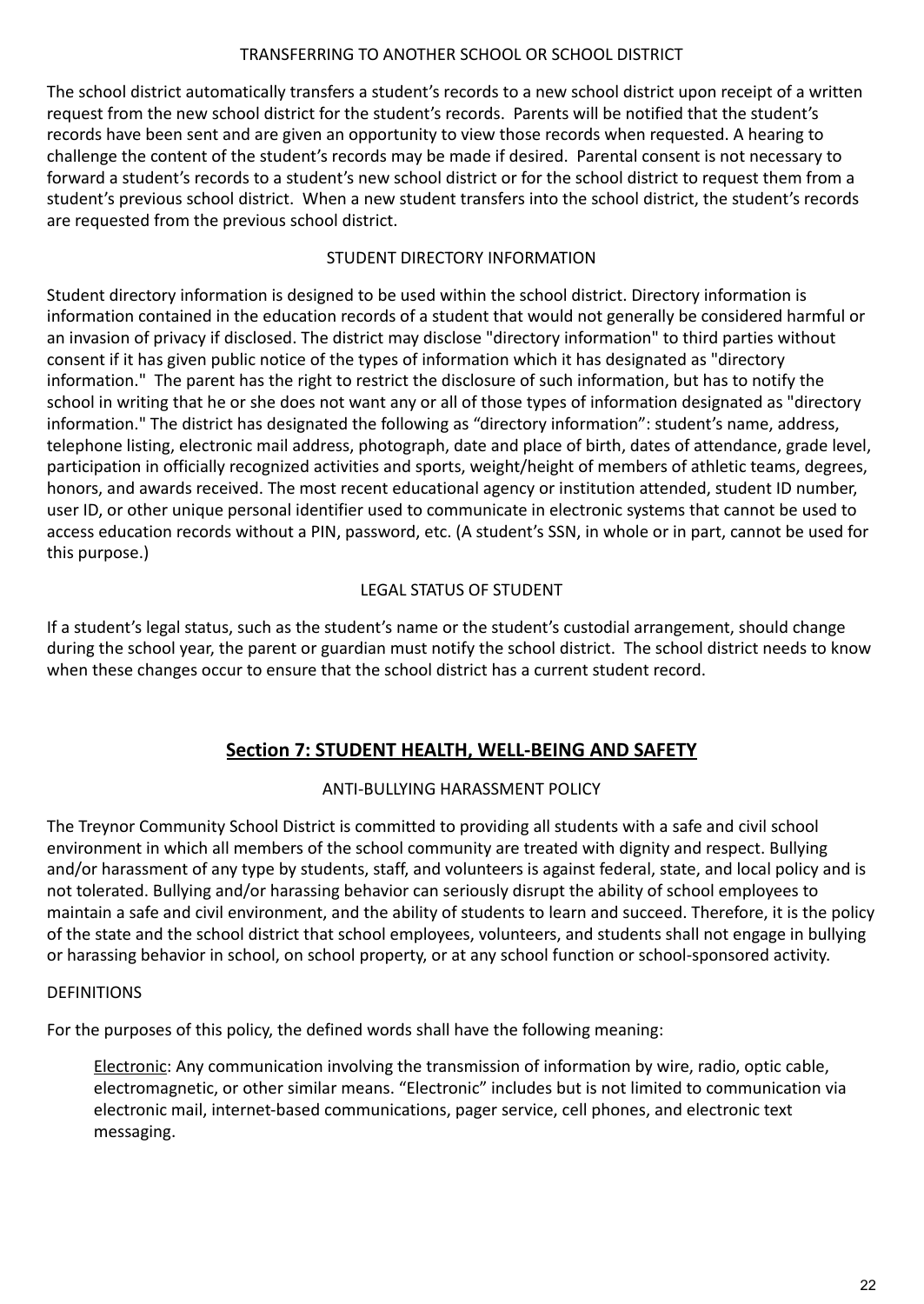Harassment" and "Bullying: Any electronic, written, verbal, or physical act or conduct toward a student based on the individual's actual or perceived age, color, creed, national origin, race, religion, marital status, sex, sexual orientation, gender identity, physical attributes, physical or mental ability or disability, ancestry, political party preference, political belief, socioeconomic status, or familial status, and which creates an objectively hostile school environment that meets one or more of the following conditions:

- (1) Places the student in reasonable fear of harm to the student's person or property.
- (2) Has a substantial detrimental effect on the student's physical or mental health.
- (3) Has the effect of substantially interfering with a student's academic performance.

(4) Has the effect of substantially interfering with the student's ability to participate in or benefit from the services, activities, or privileges provided by a school.

Trait or characteristic of the student: Includes but is not limited to age, color, creed, national origin, race, religion, marital status, sex, sexual orientation, gender identity, physical attributes, physical or mental ability or disability, ancestry, political party preference, political belief, socioeconomic status, or familial status.

Sexual Harassment: Any unwelcome sexual advances, requests for sexual favors, and other verbal or physical conduct of a sexual nature.

Volunteer: An individual who has regular, significant contact with students.

## FILING A COMPLAINT

A Complainant who wishes to avail himself/herself of this procedure may do so by filing a complaint with the building principal, the designated investigator. (Forms can be found on the school website under the "District" tab.) The alternate investigator is the superintendent. Complaints shall be filed within 180 days of the event giving rise to the complaint or from the date the Complainant could reasonably become aware of such occurrence. The Complainant will state the nature of the complaint and the remedy requested. The Complainant shall receive assistance as needed.

School employees, volunteers, and students shall not engage in reprisal, retaliation, or false accusation against a victim, witness, or an individual who has reliable information about an act of bullying or harassment.

# INVESTIGATION

The school district will promptly and reasonably investigate allegations of bullying or harassment. The building principal (hereinafter "Investigator") will be responsible for handling all complaints alleging bullying or harassment. The alternate investigator is the superintendent. The Investigator shall consider the totality of circumstances presented in determining whether conduct objectively constitutes bullying or harassment. The superintendent or the superintendent's designee shall also be responsible for developing procedures regarding this policy.

## DECISION

If, after an investigation, a student is found to be in violation of this policy, the student shall be disciplined by appropriate measures, which may include suspension and expulsion. If after an investigation a school employee is found to be in violation of this policy, the employee shall be disciplined by appropriate measures, which may include termination. If after an investigation a school volunteer is found to be in violation of this policy, the volunteer shall be subject to appropriate measures, which may include exclusion from school grounds.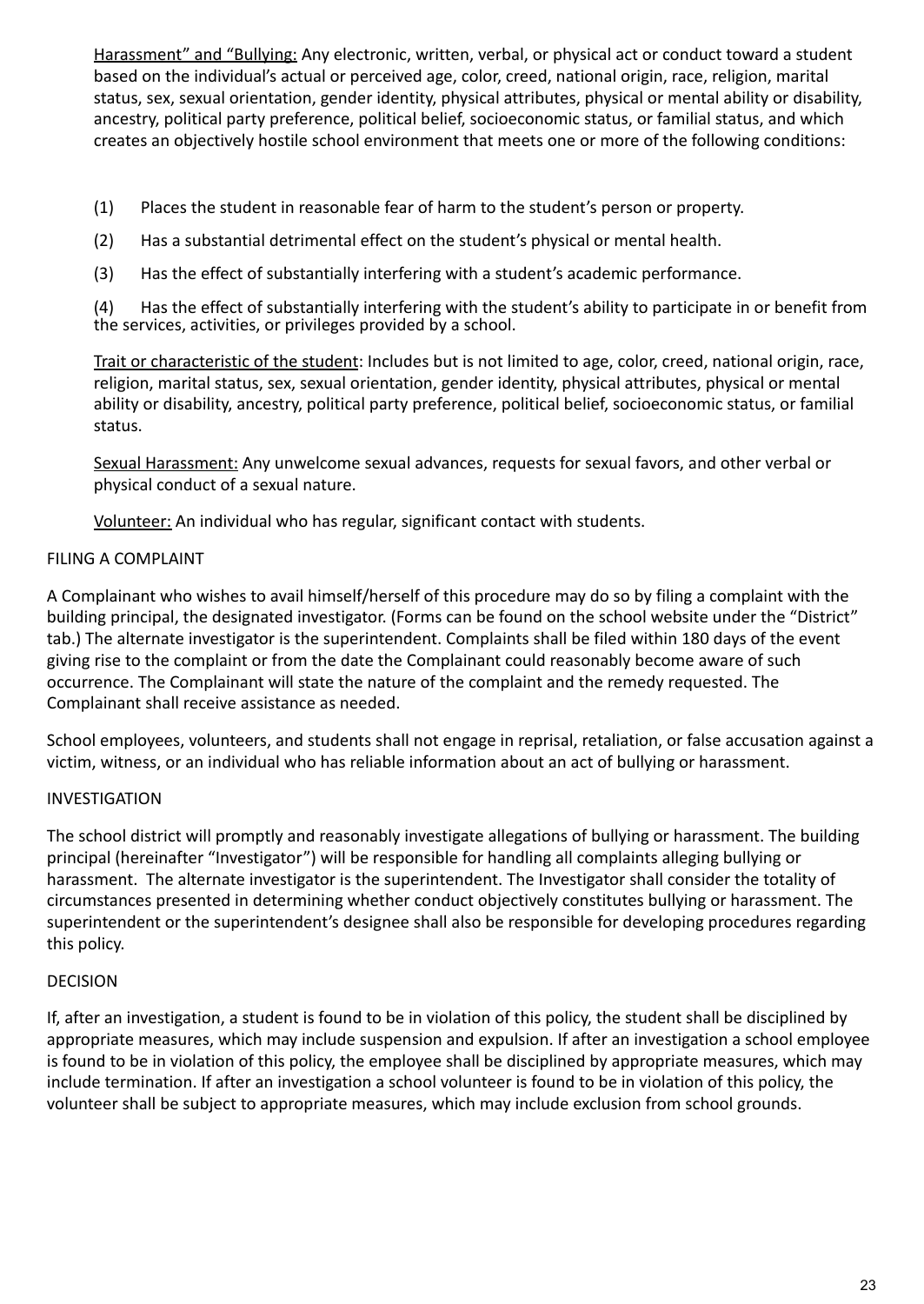A school employee, volunteer, or student, or a student's parent or guardian who promptly, reasonably, and in good faith reports an incident of bullying or harassment, in compliance with the procedures in the policy adopted pursuant to this section, to the appropriate school official designated by the school district, shall be immune from civil or criminal liability relating to such report and to participation in any administrative or judicial proceeding resulting from or relating to the report.

Individuals who knowingly file false bullying or harassment complaints and any person who gives false statements in an investigation may be subject to discipline by appropriate measures, as shall any person who is found to have retaliated against another in violation of this policy. Any student found to have retaliated in violation of this policy shall be subject to measures up to, and including, suspension and expulsion. Any school employee found to have retaliated in violation of this policy shall be subject to measures up to, and including, termination of employment. Any school volunteer found to have retaliated in violation of this policy shall be subject to measures up to, and including, exclusion from school grounds.

## APPEALS

The complaint is closed after the investigator has reached a decision, unless within 10 working days after receiving the decision, either party appeals the decision to the superintendent by making a written request detailing why he/she believes the decision should be reconsidered. The investigator shall promptly forward all materials relative to the complaint and appeal to the superintendent. Within 30 working days, the superintendent shall affirm, reverse, amend the decision, or direct the equity coordinator to gather additional information. The superintendent shall notify the Complainant, Respondent, and the investigator of the decision within 5 working days of the decision. If the Complainant is not satisfied with the superintendent's decision, the Complainant can file an appeal with the board within 5 working days of the decision. It is within the discretion of the board to determine whether it will hear the appeal.

## RUDE vs. MEAN vs. BULLYING

Being rude is inadvertently saying or doing something that hurts someone else, for example; jumping ahead in line, bragging about achieving the highest grade, burping in someone's face. Incidents of rudeness are usually spontaneous, unplanned inconsideration, based on thoughtlessness, poor manners, but not meant to actually hurt someone.

The main distinction between "rude" and "mean" behavior has to do with the intention; while rudeness is often unintentional, mean behavior very much aims to hurt or depreciate someone. Kids are mean to each other when they criticize such things as; appearance, intelligence, clothing, coolness, etc. Mean behaviors can wound deeply; therefore, students must be held accountable. Yet, meanness is different from bullying in important ways that should be understood by both students and their parents.

Bullying entails three key elements: an intent to harm, a power imbalance and repeated acts or threats of aggressive behavior over time. Students who bully often have no sense of regret or remorse - even when targets express hurt or tell the bully to stop. Bullying may be physical, verbal, relational or carried out via technology. *Bullying in any form will not be tolerated!*

## MEDICATION

All medication (prescription and nonprescription) should be administered through the Health office. Please have your child give all medication to the nurse.

Tylenol and Advil are kept in the Health office and can be given to students when the nurse considers it beneficial to help the student during their school day. We feel that having some of these medications on hand will allow the students to be more productive during the school day. However, parents must sign a release before the school nurse will distribute any non-prescription medication to a student.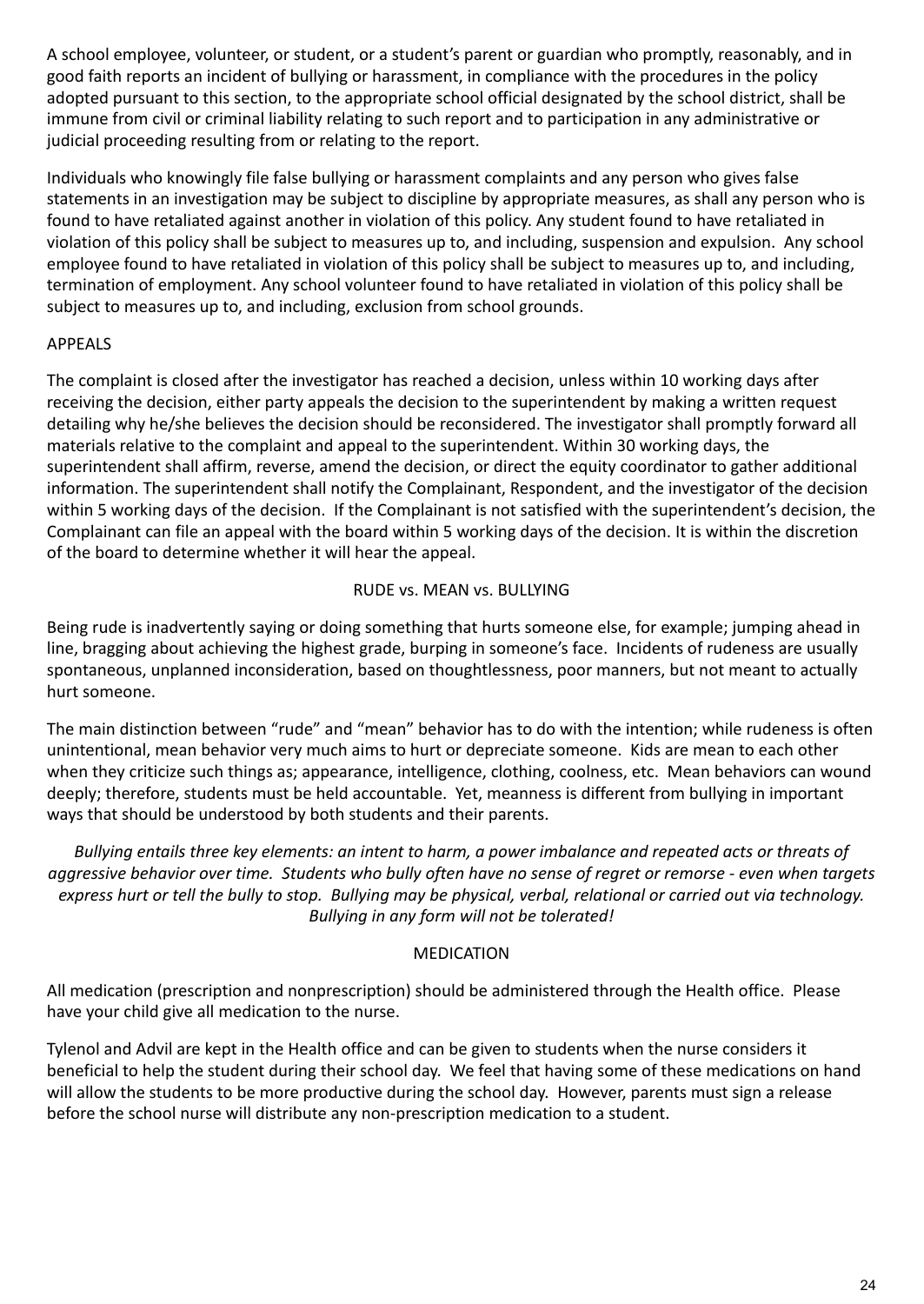If a child needs to take prescription medication four times a day, we will be glad to give a dose at lunchtime. If a doctor gives them something to be taken three times a day, a schedule of before school, after school, and at bedtime should be used. If some medicine needs to be taken at school, most pharmacies will divide the medicine into two different bottles so the original bottle can be taken to school. Please do not send medication in a baggie or envelope-it will not be given!

## EXCLUSION FROM SCHOOL

The following are reasons why a child may be excluded from school and if they take place during the school day, the parent may be notified.

- Vomiting
- Fever
- Undiagnosed rash
- Communicable diseases
- Insufficient hygiene
- Injury requiring further medical treatment
- Incomplete immunization records

## SCHOOL LICE POLICY

If a student is found to have live lice or nits at school, the parents will be contacted and prompt action should be taken. Students are allowed to stay in school as parents are actively working on resolving the issue.

## COMMUNICATION WITH PARENTS FROM THE HEALTH OFFICE

Communication may come in the form of a phone call, a note sent home at the end of the day, or an e-mail. Communication with the parents may occur for the following reasons;

- A student has been transported to the hospital by ambulance
- Exclusion from school (as listed above)
- Use of over-the-counter medication
- Use of medication on hand to be administered as needed
- An injury not requiring further medical attention
- Abnormal screening results

Students should not take it upon themselves to text or call parents if they are not feeling well. She/he should report to the nurse's office so the school nurse can assess symptoms. Any violations of this will result in consequences from the "Cell Phone and Other Electronic Devices" policy within this handbook.

#### IMMUNIZATIONS

Prior to starting school or when transferring into the school district, students must present an approved Iowa Department of Public Health immunization certificate stating that the student has received the immunizations required by law. Parents who have questions should contact the Health office.

#### EMERGENCY DRILLS

Periodically the school holds emergency fire and tornado drills, as well as intruder drills. Emergency procedures are discussed with all students and proper exit areas are posted in all rooms. Students are expected to remain quiet and orderly during a drill or an emergency. Students who pull the fire alarm or call in false alarms, in addition to being disciplined under the school district's policies, rules and regulations, may be reported to law enforcement officials.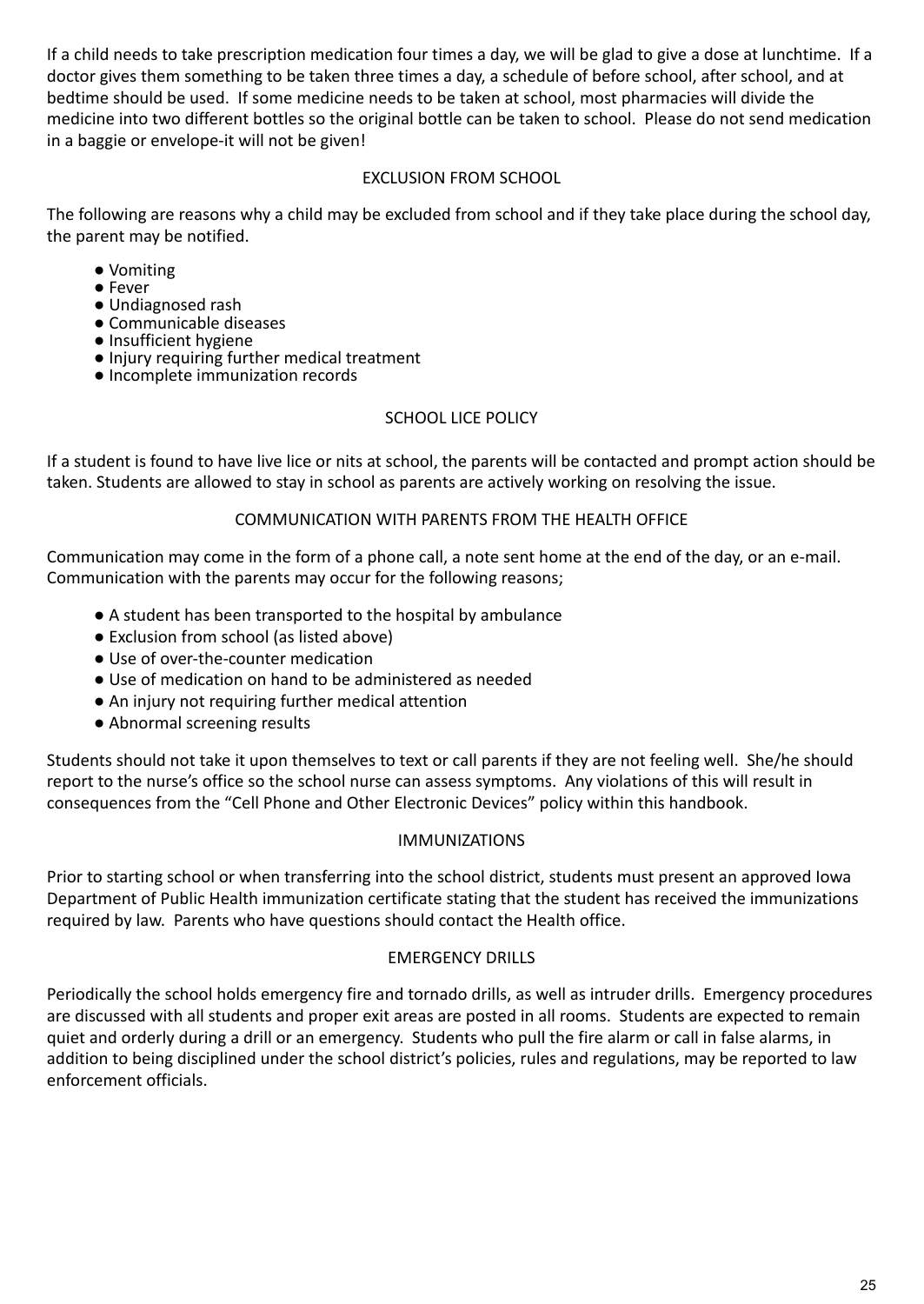# **Section 8: PARENT INVOLVEMENT/TITLE ONE**

#### NOTICE OF PARENTAL RIGHTS

## Parent Involvement Policy

It is the policy of Treynor Community Schools that parents of participating students shall have the opportunity to be involved jointly in the development of the district plan and in the district's review process for the purpose of school improvement. Recognizing that parental involvement is the key to academic achievement, we seek to involve parents in an effective home to school partnership that will provide the best possible education for our students. The district provides coordination, technical assistance and other supports necessary to aid in the planning and implementation for parent involvement activities. The district encourages parent involvement and supports this partnership through providing information about standards and assessments; providing training and materials for parents to help their children; educating school personnel about involving parents and the value of parent contributions; and developing roles for community organization and businesses to work with parents and schools. Additional policy information:

1.) This jointly developed and agreed upon written policy is distributed to parents of participating Title I children through the student handbook which is distributed to every family at the time of registration.

2.) One annual meeting (during PT Conferences) is held for all parents of participating children. Additional meetings with flexible times are offered throughout the year for individual parents in regards to Title 1 services, selection and exit criteria and individual student' progress.

3.) Parents are given assistance in understanding the Title I requirements, standards, and assessments through the annual meeting and ongoing conferences.

4.) Parents receive an explanation of the school's performance profile, the forms of academic assessment used to measure student progress, and the expected proficiency levels in the annual progress report which is placed on the District website, through individual reports given to parents at conference time, and through report cards.

5.) Parents are informed of and involved with their child's participation in the Title I program. They are informed about the curriculum, instructional objectives, and methods used in the program. This information is delivered through newsletters, conferences and/or an annual meeting.

6.) Parent recommendations are encouraged and responded to in a timely manner. Verbal or written responses will be given for all recommendations.

7.) Parents will be involved with the planning, review, and improvement of all district programs. The vehicle used will be the School Improvement Advisory Committee (SIAC).

8.) A jointly developed school/parent compact outlines how parents, school staff, and students all share responsibility for improved student achievement. The compact also describes the means by which the school and parents will build and develop a partnership to help children achieve our local high standards. This is included in the school handbook and is reviewed at the annual meeting.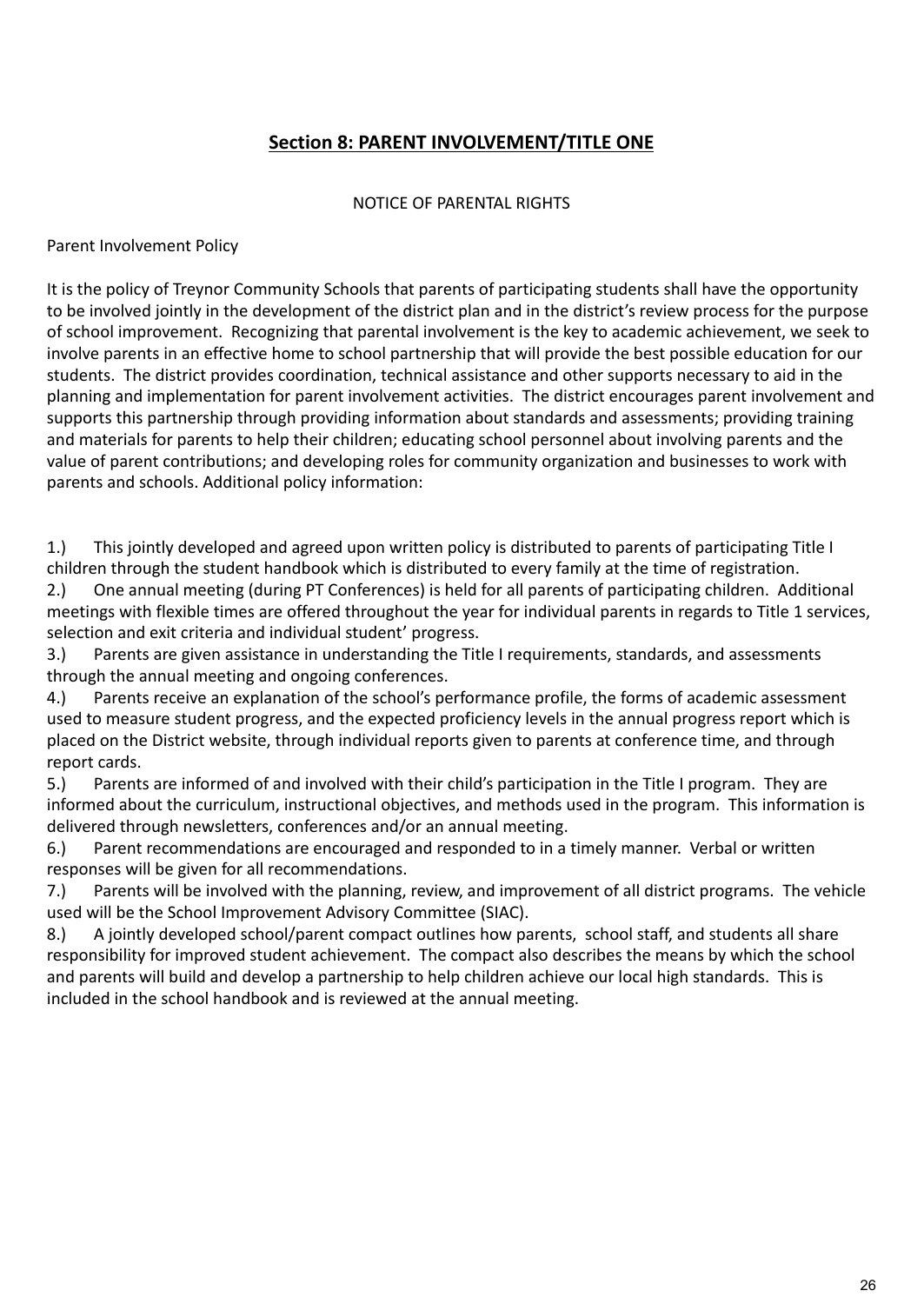9.) The Title I program provides opportunities for parents to become partners with the school in promoting the education of their children both at home and at school. Parents are given help monitoring their student's progress and provided assistance on how to participate in decisions related to their student's education. The school also provides other reasonable support for parental involvement activities as requested by parents. Parents are encouraged to participate as volunteers in the school setting. Individual conferences will also be held upon request.

10.) An annual evaluation of this parental involvement policy shall be conducted to determine its effectiveness(during SIAC). Findings will be used to design strategies for school improvement and revision of policies. The annual meeting will serve as the site for the discussion for program adjustments.

Providing all Treynor Community School District's students with equal access to quality education is of primary purpose. It is crucial that all partners (students, parents, educators, and communities) have the opportunity to

provide input and offer resources to meet this purpose. These partnerships are mutually beneficial and developing cooperative efforts will ensure improved academic achievement for all students.

## TITLE ONE PROGRAM

Treynor Elementary school provides Title One reading services to students that meet the qualifying criteria. The Iowa Department of Education requires that parents be notified of the school's Parent-School Compact and Parent Involvement Policy:

## Parent-School Compact

*As a teacher, I will:*

- *● Demonstrate my belief that all children can learn and grow to their fullest potential.*
- *● Show respect for each child and his/her family.*
- *● Come to class prepared to teach lessons supporting Iowa Core Standards.*
- *● Provide an environment conducive to learning.*
- *● Help each child grow to his/her fullest potential.*
- *● Provide meaningful and appropriate homework activities.*
- *● Enforce school and classroom expectations fairly and consistently.*
- *● Maintain open lines of communication with students and their parents.*
- *● Seek ways to involve parents in the school programs.*
- *● Demonstrate professional behavior and a positive attitude.*

## *As a student, I will:*

- *● Always try to do my best in my work and in my behavior.*
- *● Work cooperatively with my classmates.*
- *● Show respect for myself, my school, and other people.*
- *● Obey the school and the bus rules.*
- *● Take pride in my school.*
- *● Come to school prepared with my homework and my supplies.*
- *● Believe that I can and will learn the Iowa Core standards taught.*